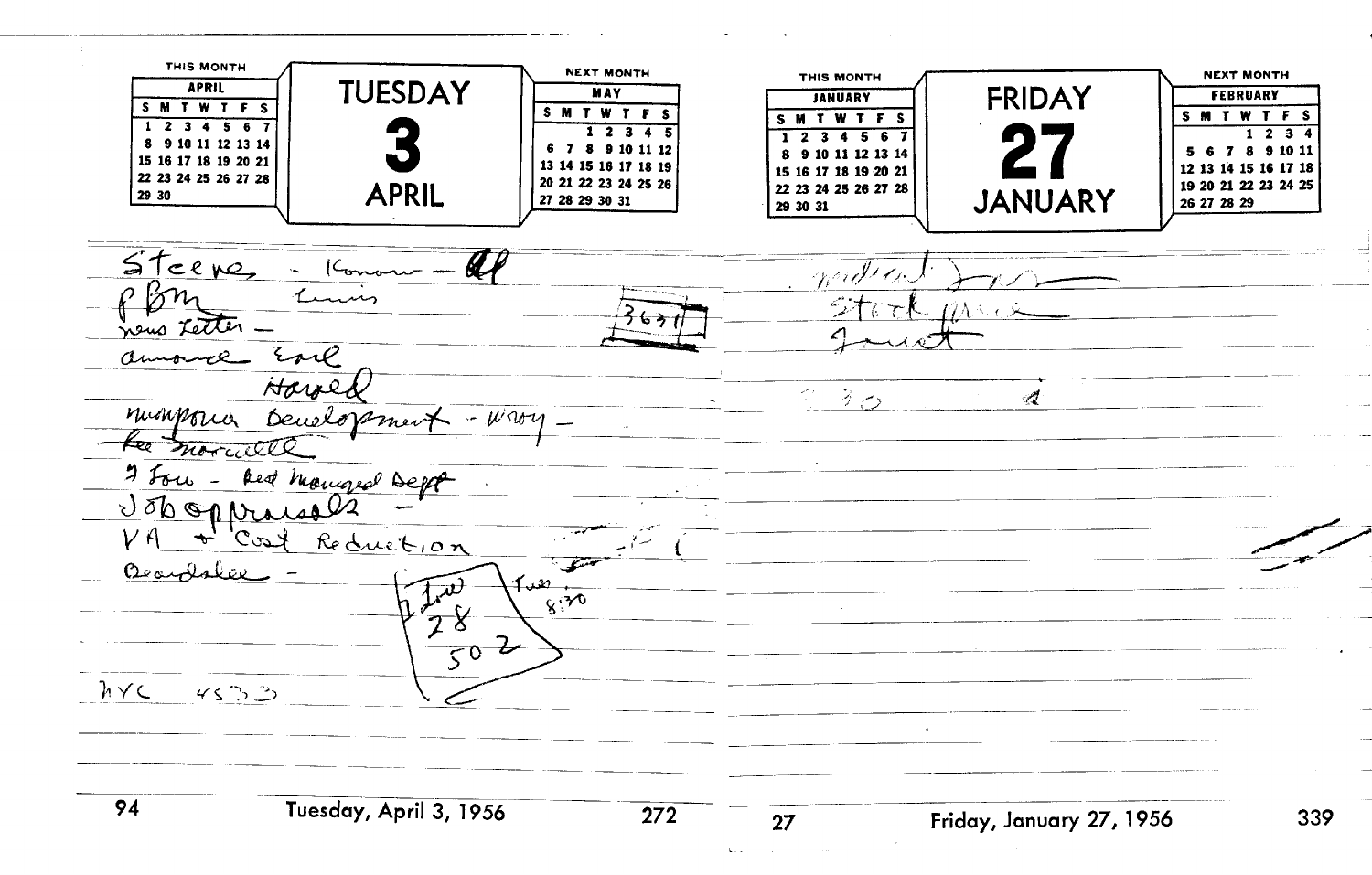**NEAL MONTH IMIS MUNIM TUESDAY OCTOBER NEXT MONTH SEPTEMBER THURSDAY OCTOBER NOVEMBER SMTWTF MTWTF SMTWTFS** SMTWTF  $1<sub>2</sub>$ 5.  $1 2 3 4 5 6$ 12 13  $1<sub>2</sub>$  $2<sup>3</sup>$ 7 8 9 10 11 12 13 14 15 16 17 18 19 20 4 5 6 7 8 9 10 9 10 11 12 13 14 15 14 15 16 17 18 19 20 21 22 23 24 25 26 27 11 12 13 14 15 16 17 16 17 18 19 20 21 22 21 22 23 24 25 26 27 **SEPTEMBER** 18 19 20 21 22 23 24 28 29 30 31 3% 24 25 26 27 28 29 28 29 30 31 **OCTOBER** 25 26 27 28 29 30 CuMs  $V, A, h$  odle  $\vee x \vee$  $\alpha l$  work results Dom Saun fue parotion نمايأ winn  $msh =$ at level 9 Work. pup are office  $\lambda$ صامعة En store The Am Dates  $12e$  $C(1)$  stuff  $\Rightarrow$  7  $\mathbb{C}_{\omega}$ Conseillant ame when most staff in Elen presentations Maznuelles.  $ewb$  Server 1.0.120-60. + myrs. w delget to politice 10/27 Sol. Speeches  $inulus = Hvomb \hat{a}$ Tuesday, September 11, 1956 111 55 278 Thursday, October 4, 1956 88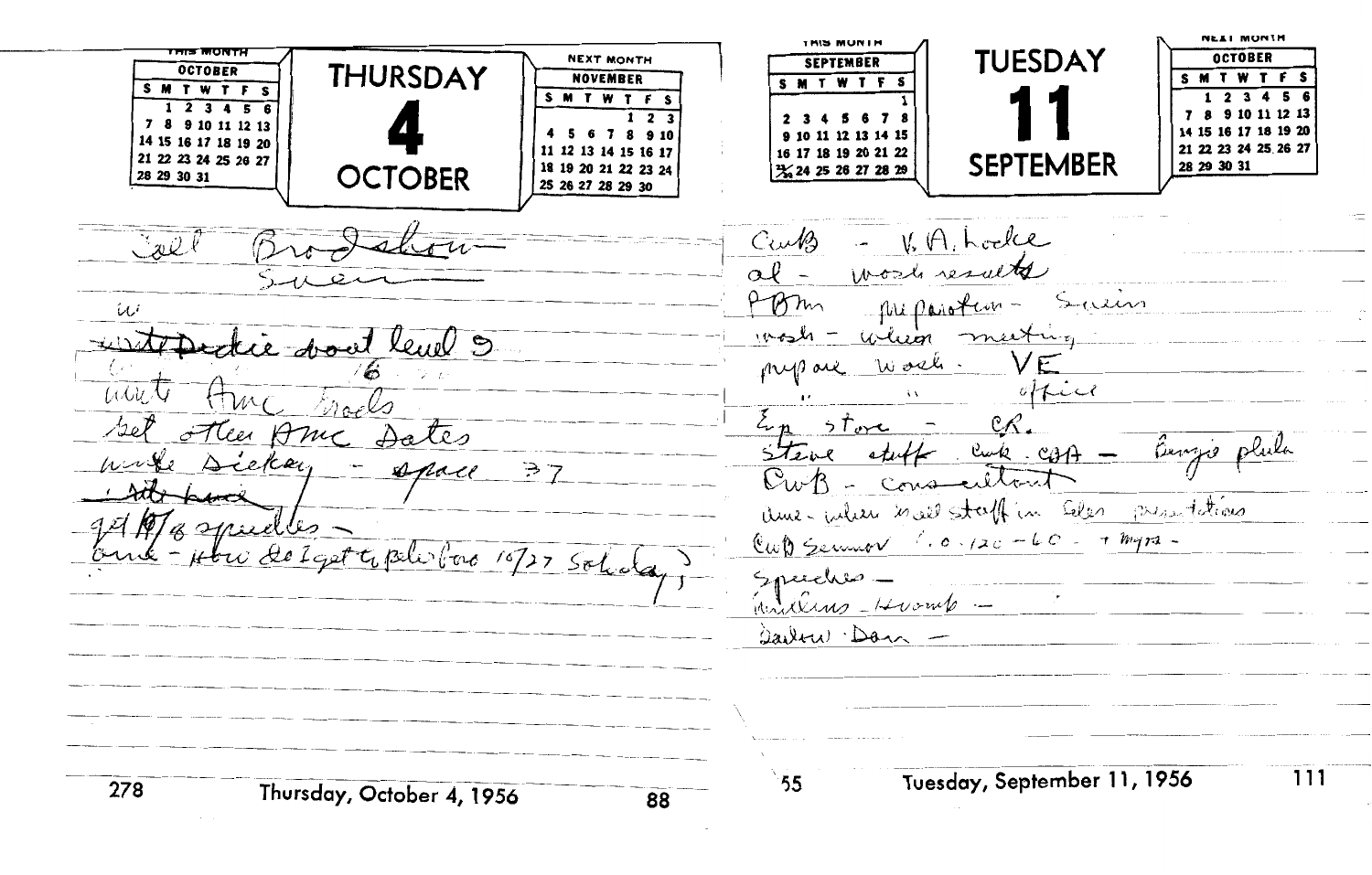**NOVEMBER THIS MONTH WAS CONSIDER THIS MONTH NEXT MONTH THIS MONTH EXTREMINATE OCTOBER NEXT MONTH**  1 **TUESDAY OCTOBER NOVEMBER SMTWTFS SMTWTF** S M T W T F S  $1 \cdot 2$  3  $1 2 3 4 5 6$  $1 \t2 \t3 \t4$  $\overline{\mathbf{5}}$  $1 \t2 \t3$ 4 5 6 7 8 9 10 7 8 9 10 11 12 13 7 8 9 10 11 12 13 4 5 6 7 8 9 10 11 12 13 14 15 16 17 14 15 16 17 18 19 20 **14 15 16 17 18 19 20**  11 12 13 14 15 16 17 21 22 23 24 25 26 27 18 19 20 21 22 23 24 **OCTOBER** 18 19 20 21 22 23 24 28 29 30 31 25 26 27 28 29 30 **OCTOBER** 28 29 30 31 25 26 27 28 29 30  $\mathcal{L}$ i i i i  $\mathcal{O}$ moximel  $330$  $15$  km  $\sim$ 'N p ด ถไ  $7.142$ Crania good Tuesday, October 9, 1956  $\overline{\text{83}}$   $\overline{\text{279}}$ 283 Friday, October 5, 1956 87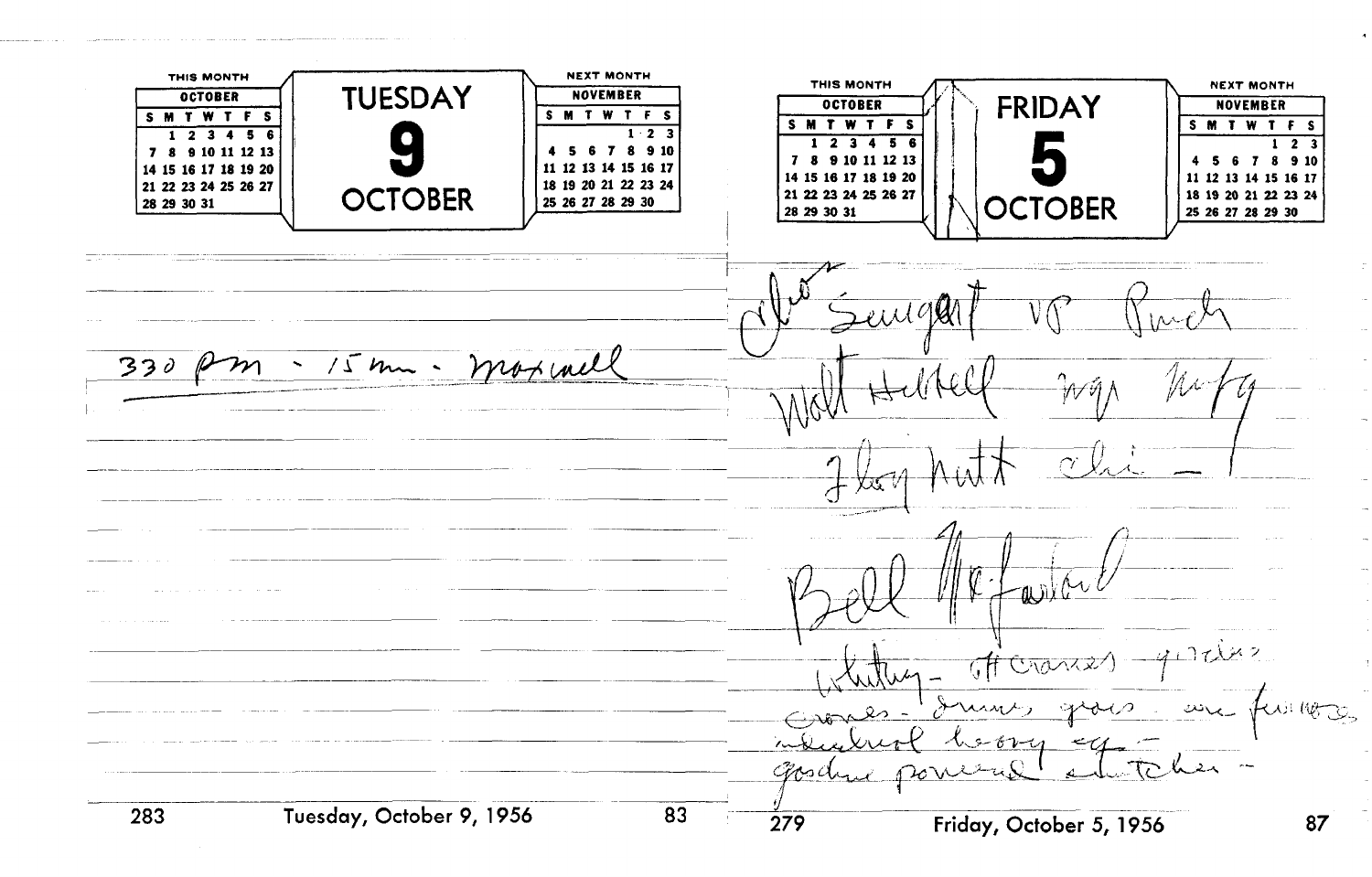**1 11 11 11 11 11 11 11 11 11 11 11 11 11 11 11 11 11 11 11 11 11 11 11 11 11 11 11 11 11 11 11 THIS MONTH Tnls MONTH**  \ **NEXT MONTH BUDER 1 MONDAY THURSDAY** IF NOVEMBER **OCTOBER NOVEMBER SMTWTFS SMTWTFS 123456**   $1 2 3 4 5 6$  $1\overline{2}3$  $1\overline{2}3$ 7 8 9 10 11 12 13 **45678910**  7 8 9 10 11 12 13 4 5 6 7 8 9 10 14 15 16 17 18 19 20 **11 12 13 14 15 16 17**  14 15 16 17 18 19 20 11 12 13 14 15 16 17 21 22 23 24 25 26 27 18 19 20 21 22 23 24 21 22 23 24 25 26 27 18 19 20 21 22 23 24 **OCTOBER OCTOBER** 28 29 30 31 25 26 27 28 29 30 28 29 30 31 25 26 27 28 29 30 Call Stene witter Sam  $\sigma_{max,1}$  ,  $\sigma_{max}$ Lous cult service  $\mathcal{P}$  $2952$  $\mathbf{1}_{\mathbf{1}^{\prime}\mathbf{2}^{\prime}\mathbf{A}}$ HPomell R بالمستوقي k. **Thursday, October 18, 1956 289 Monday, OctobeT5,1956** - 292 77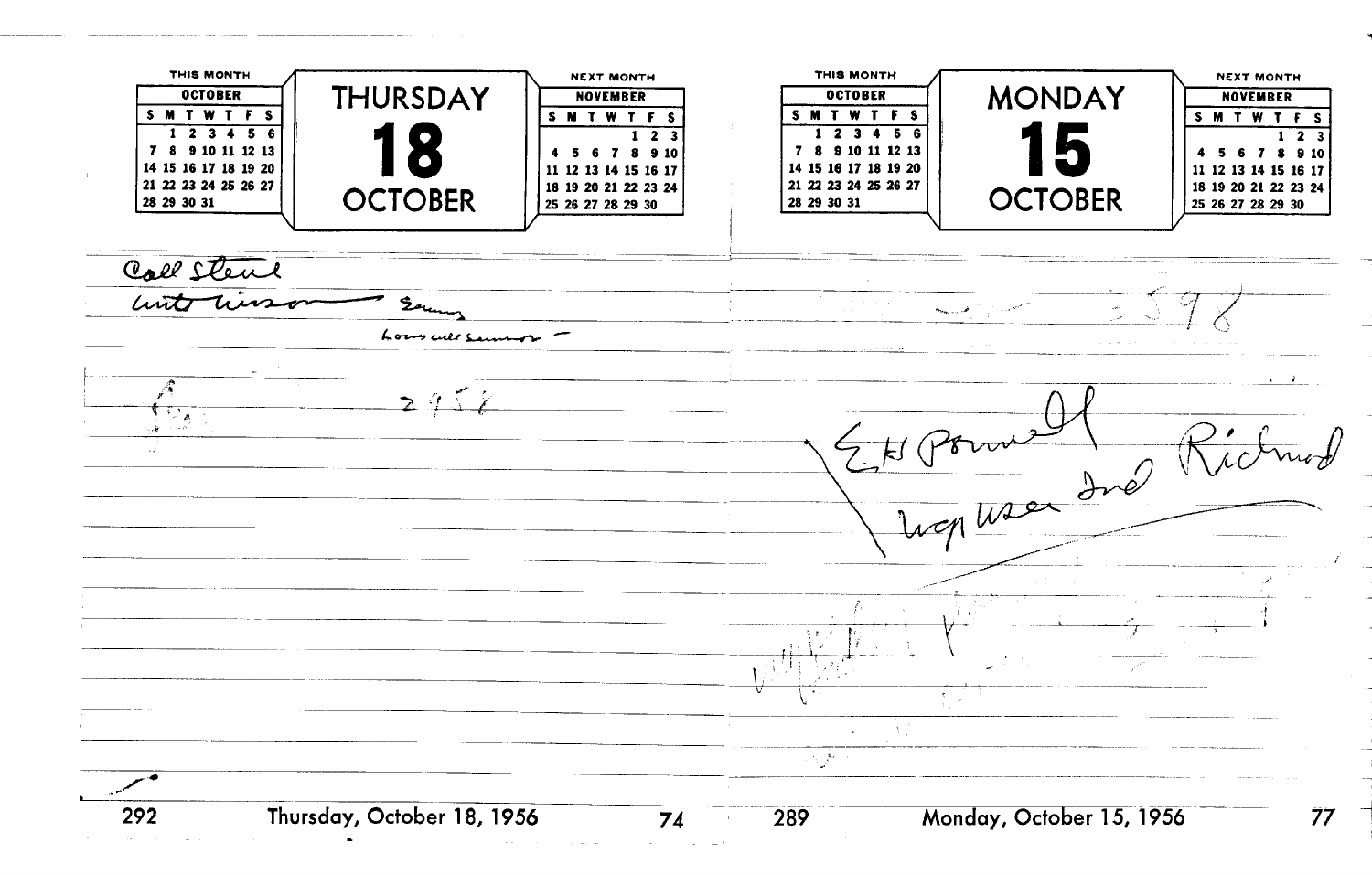**tnls MONTH NEXT MONTH THIS MONTH** NOVEMBER **FRIDAY** NEXT MONTH **FRIDAY DECEMBER NOVEMBER NOVEMBER**  DECEMBER **SMTWTFS SMTWTFS SMTWTF SMTWTFS**   $1 \t2 \t3$  $1\overline{2}$   $3$ **4 5 6 7 8 910 2345678**  4 5 6 7 8 9 10 **2345678**  FiD{ **11 12 13 14 15 16 17 9 10 11 12 13 14 IS**  11 12 13 14 15 16 17 **9 10 11 12 13 14 15 18 19 20 21 22 23 24 16 17 18 19 20 21 22**  18 19 20 21 22 23 24 **25 26 27 28 29 30** 1) **NOVEMBER** <sup>I</sup> **NOVEMBER** 3% 3% 25 26 27 28 29 25 26 27 28 29 30 3% 3% 25 26 27 28 29 Barr  $I$   $h$  $\rho_{i\ldots}$ when etc whom mony - stolused Res etc Mor  $M_{\odot}$ osin John Burley Keurer  $R_{\rm D}$   $\rightarrow$  0  $\sigma \mathcal{A}$ Hen warrer llin so n  $\ddot{\phantom{a}}$  $\sim 2.5 \pm 0.3$ - 31 **4 Friday, November 9, 1956** 52  $21$ **Friday, Movem ber 1 6, 1956**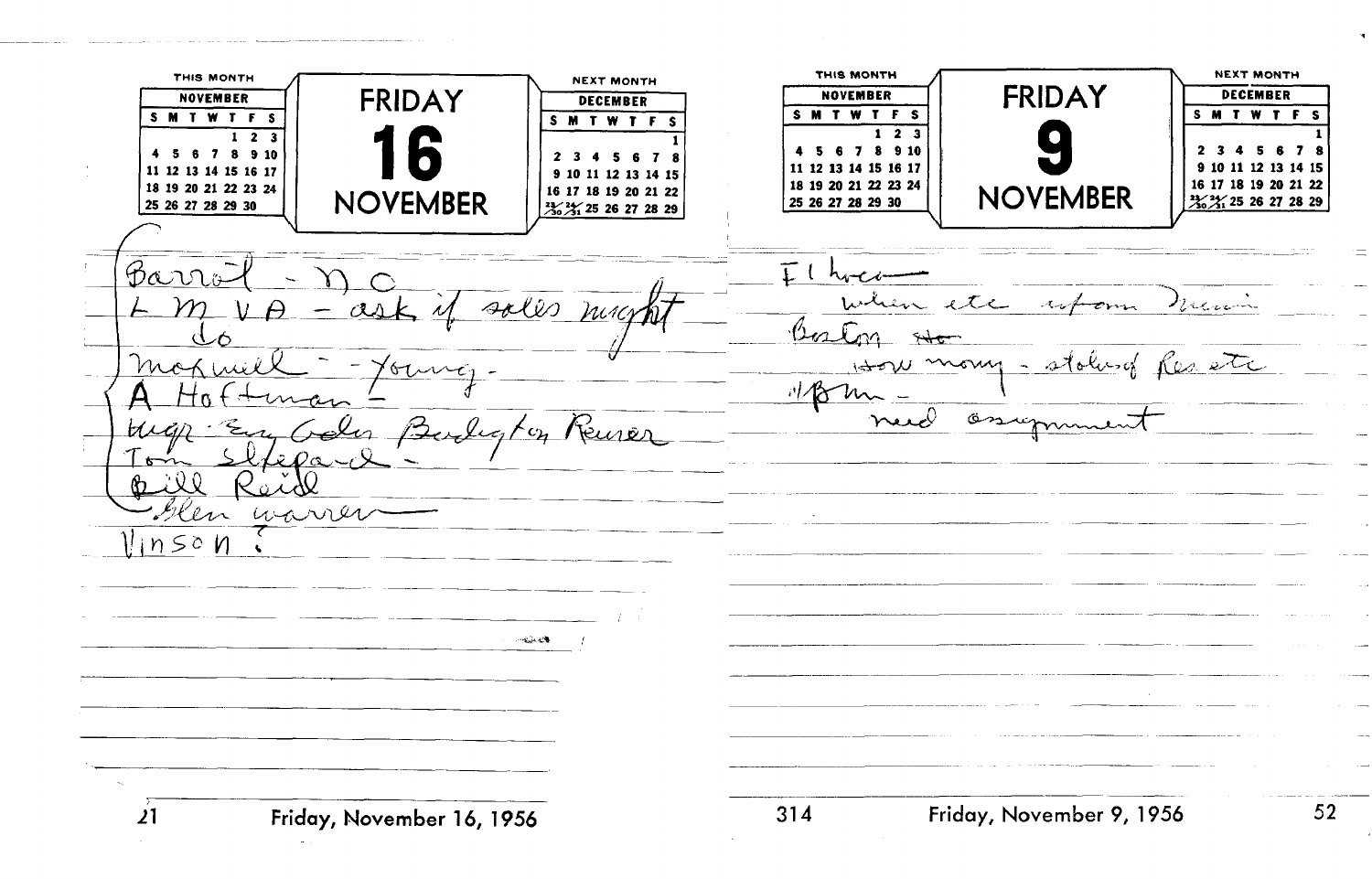

|                            |                                                   |                                                                                    | 1954                                                                             |                                 |                                                           |                                                                  |                            |                              |                                               |                                                                                                                                 |                                                                                                                          |                                  |                      | 1955                                                                                  |                                                                                                                      |                                                                                                                                                                             |                                                                          |                                     |                                     |                            |                                 |                                                                  |                                 | 1956                                                                                                                                                                                                                                                                                  |                                          |                               |                                                                                                                                                                                                                                                                           |        |
|----------------------------|---------------------------------------------------|------------------------------------------------------------------------------------|----------------------------------------------------------------------------------|---------------------------------|-----------------------------------------------------------|------------------------------------------------------------------|----------------------------|------------------------------|-----------------------------------------------|---------------------------------------------------------------------------------------------------------------------------------|--------------------------------------------------------------------------------------------------------------------------|----------------------------------|----------------------|---------------------------------------------------------------------------------------|----------------------------------------------------------------------------------------------------------------------|-----------------------------------------------------------------------------------------------------------------------------------------------------------------------------|--------------------------------------------------------------------------|-------------------------------------|-------------------------------------|----------------------------|---------------------------------|------------------------------------------------------------------|---------------------------------|---------------------------------------------------------------------------------------------------------------------------------------------------------------------------------------------------------------------------------------------------------------------------------------|------------------------------------------|-------------------------------|---------------------------------------------------------------------------------------------------------------------------------------------------------------------------------------------------------------------------------------------------------------------------|--------|
|                            |                                                   |                                                                                    | <b>JULY</b>                                                                      |                                 |                                                           |                                                                  |                            |                              |                                               | JANUARY                                                                                                                         |                                                                                                                          |                                  |                      |                                                                                       |                                                                                                                      |                                                                                                                                                                             | <b>JULY</b>                                                              |                                     |                                     |                            |                                 | JANUARY                                                          |                                 |                                                                                                                                                                                                                                                                                       |                                          |                               |                                                                                                                                                                                                                                                                           |        |
| 8                          | и                                                 |                                                                                    |                                                                                  | ı                               | г                                                         | з<br>3                                                           | 8                          | м                            | т                                             |                                                                                                                                 |                                                                                                                          |                                  | т<br>ı               | т                                                                                     | N                                                                                                                    | Ŧ                                                                                                                                                                           |                                                                          | Ŧ                                   |                                     | s                          | т                               | м                                                                |                                 |                                                                                                                                                                                                                                                                                       |                                          |                               | π                                                                                                                                                                                                                                                                         |        |
| 4<br>11<br>18<br>25        | 5                                                 | a<br>12 13 14<br>19 20 21<br>26 27 28                                              | 7                                                                                | 8<br>$\frac{15}{22}$            | 3                                                         | 10<br>16 17<br>23 24<br>30 31                                    | 2<br>$\frac{16}{30}$       | 8<br>10<br>17<br>94<br>181   | 4                                             | в<br> 11   12   13   14<br>  18   19   20   21<br>  25   36   37   38                                                           | ٥                                                                                                                        | 7                                | 8                    | 3<br>$\begin{array}{ c c }\n\hline\n18 & 10 \\ 22 & 17 \\ 39 & 24\n\end{array}$<br>31 | 4                                                                                                                    | Б<br>$\begin{array}{c c c c c} \textbf{11} & \textbf{12} & \textbf{13} \\ \textbf{18} & \textbf{19} & \textbf{10} \\ \textbf{95} & \textbf{26} & \textbf{1} \\ \end{array}$ | 6<br>  13<br>  30<br>  37                                                | 7<br>14<br>31<br>128                | ı<br>8<br>15<br>28<br>29            | s<br>٠<br>10<br>53<br>50   | ı<br>8<br>$\frac{15}{35}$       | s                                                                |                                 |                                                                                                                                                                                                                                                                                       |                                          |                               | Τ<br>$\begin{array}{l l l} \hline {\bf 8} & {\bf 90} & {\bf 17} & {\bf 18} & {\bf 18} & {\bf 19} \\ \hline 68 & {\bf 17} & {\bf 18} & {\bf 19} & {\bf 20} & {\bf 81} \\ \hline 93 & {\bf 84} & {\bf 35} & {\bf 36} & {\bf 37} & {\bf 88} \\ \hline 30 & 31 & \end{array}$ |        |
|                            |                                                   | <b>AUGUST</b>                                                                      |                                                                                  |                                 |                                                           |                                                                  |                            |                              |                                               | FEBRUARY                                                                                                                        |                                                                                                                          |                                  |                      |                                                                                       |                                                                                                                      |                                                                                                                                                                             | <b>AUGUST</b>                                                            |                                     |                                     |                            |                                 |                                                                  |                                 | <b>FEBRUARY</b>                                                                                                                                                                                                                                                                       |                                          |                               |                                                                                                                                                                                                                                                                           |        |
| з                          | М                                                 | т                                                                                  | W                                                                                |                                 |                                                           | s                                                                | s                          | м                            | т                                             | w                                                                                                                               | т                                                                                                                        | ,                                | s                    | т                                                                                     | м                                                                                                                    |                                                                                                                                                                             |                                                                          |                                     | Ŧ                                   | т                          | т                               | м                                                                |                                 | w                                                                                                                                                                                                                                                                                     |                                          |                               |                                                                                                                                                                                                                                                                           |        |
| ı<br>8<br>15<br>22<br>29   | 2<br>9                                            | з<br>10<br>16 17<br>23 24<br>30 31                                                 | 4<br>   11    12<br>   18    19                                                  | 5                               | 6<br>13<br>20                                             | 7<br>14<br>21<br>35 26 37 38                                     | 6<br>13<br>20 81           | 7<br>14<br>81                | ı<br>8<br>15<br>33                            | 2<br>9<br>16<br>83                                                                                                              | 3<br>$\begin{array}{ c c c }\n\hline\n10 & 11 & 12 \\ 17 & 18 & 19 \\ \hline\n94 & 25 & 26\n\end{array}$                 | 4                                | 5                    | $\frac{7}{14}$<br>lai<br>28                                                           | 1<br>$\frac{8}{15}$<br>22<br>29                                                                                      | 2<br>9<br>16<br>30 31                                                                                                                                                       | 3<br>10<br> i7<br>23 24 25 26 27                                         | 4<br>11<br>18                       | 5<br>12 13                          | 6                          | $\frac{5}{12}$<br>26            |                                                                  |                                 | $\begin{array}{ c c c c }\hline \texttt{c} & 7 & \hat{\texttt{c}} & \hat{\texttt{o}}\\ \texttt{13} & \texttt{14} & \texttt{15} & \texttt{16} \\ \texttt{20} & \texttt{21} & \texttt{22} & \texttt{23} \\ \texttt{27} & \texttt{28} & \texttt{20} & \texttt{20} \\ \hline \end{array}$ | 2                                        | 3                             | 4<br>10111<br>17 16<br>24 35                                                                                                                                                                                                                                              | Collif |
|                            |                                                   | SEPTEMBER                                                                          |                                                                                  |                                 |                                                           |                                                                  |                            |                              |                                               | MARCH                                                                                                                           |                                                                                                                          |                                  |                      |                                                                                       | <b>SEPTEMBER</b>                                                                                                     |                                                                                                                                                                             |                                                                          |                                     |                                     |                            |                                 |                                                                  |                                 | MARCH                                                                                                                                                                                                                                                                                 |                                          |                               |                                                                                                                                                                                                                                                                           |        |
| т                          | и                                                 | т                                                                                  |                                                                                  |                                 |                                                           | s                                                                | τ                          | x                            |                                               | w                                                                                                                               |                                                                                                                          |                                  | 3                    | з                                                                                     | м                                                                                                                    | ۳                                                                                                                                                                           |                                                                          | Ŧ                                   | F                                   | Ъ                          | Ŧ                               | м                                                                |                                 |                                                                                                                                                                                                                                                                                       |                                          |                               | r i                                                                                                                                                                                                                                                                       |        |
| Б<br>12<br>$\frac{19}{26}$ | a<br>13                                           | 7<br>$\mathbf{1}$<br>90 31 32                                                      | 1<br>6<br>15                                                                     | 20<br>16                        | 3<br>١a<br>17                                             | 4<br>11<br>18<br>$\frac{23}{30}$ $\frac{24}{30}$ $\frac{25}{30}$ | 6<br>$\frac{13}{90}$<br>27 | 7<br>14<br>m                 | ı<br>s<br>15<br>99<br>48 99                   | 2<br>9<br>$\begin{array}{ c c c }\n\hline\n0 & 10 & 11 \\ 10 & 17 & 18 \\ 23 & 24 & 25 \\ 30 & 31 & & \\\hline\n\end{array}$    | 3                                                                                                                        | 4                                | 5<br>$\frac{12}{19}$ | $\begin{array}{c} \bullet \\ 11 \\ 16 \end{array}$<br>25                              | $\begin{smallmatrix}5\\1&2\\1&9\end{smallmatrix}$<br>26                                                              | 6<br>27 28                                                                                                                                                                  | 7<br>13 14<br>20 21                                                      | $\mathbf{1}$<br>8<br>15<br>32<br>29 | z<br>9<br>16<br>23<br>iso           | 3<br>10<br>$\frac{17}{04}$ | 25                              | $\frac{1}{18}$ $\frac{1}{16}$                                    | 6                               | 7                                                                                                                                                                                                                                                                                     | 8                                        | ł                             | 3<br>-16<br>22 38 38 38 38 39 39 30 31 32 33 34                                                                                                                                                                                                                           |        |
|                            |                                                   | OCTOBER                                                                            |                                                                                  |                                 |                                                           |                                                                  |                            |                              |                                               | <b>APRIL</b>                                                                                                                    |                                                                                                                          |                                  |                      |                                                                                       |                                                                                                                      |                                                                                                                                                                             | <b>OCTOBER</b>                                                           |                                     |                                     |                            |                                 |                                                                  |                                 | <b>APRIL</b>                                                                                                                                                                                                                                                                          |                                          |                               |                                                                                                                                                                                                                                                                           |        |
| т                          | и                                                 |                                                                                    |                                                                                  | Ŧ                               |                                                           | т                                                                | ٠                          | т                            | Ŧ                                             |                                                                                                                                 |                                                                                                                          |                                  | 3                    | s                                                                                     | М                                                                                                                    | T                                                                                                                                                                           | ₩                                                                        |                                     |                                     | Б                          | τ                               | м                                                                |                                 |                                                                                                                                                                                                                                                                                       |                                          |                               | z                                                                                                                                                                                                                                                                         |        |
| 31                         | $\frac{3}{10}$ $\frac{4}{11}$<br>17 18<br>34   25 | $\frac{5}{18}$<br>īš                                                               | $\begin{array}{ c c }\n 0 & 7 \\  13 & 14\n \end{array}$<br>30 31<br>36 37 38 39 |                                 | 1<br>$\frac{3}{10}$                                       | 2<br>$\frac{1}{23}$<br>30                                        | $\frac{3}{10}$             | 4<br>11<br>17 18<br>94 85 96 | $\begin{bmatrix} 5 \\ 13 \\ 19 \end{bmatrix}$ | $\begin{array}{ c c c c c }\n\hline\n6 & 7 & 8 & 0 \\ 13 & 14 & 15 & 16 \\ 20 & 21 & 22 & 23 \\ 27 & 28 & 20 & 30\n\end{array}$ |                                                                                                                          | 1                                | 2<br>$\frac{0}{23}$  | $\begin{array}{c} 2 \\ 0 \\ 16 \end{array}$<br>23<br>30                               | $\frac{3}{10}$<br>24<br>31                                                                                           | 25 26                                                                                                                                                                       | 5<br>$\begin{array}{ c c }\n 11 & 12 \\  \hline\n 18 & 19\n \end{array}$ | $\frac{6}{20}$<br>27                | 7<br>14<br> 21<br>las               | 1<br>$\frac{8}{22}$<br>29  | 1<br>8<br>$\frac{15}{22}$<br>29 | g<br>9<br>30                                                     | $\overline{\mathbf{3}}$<br>w    | 11<br>$\begin{array}{ c c c }\n\hline\n16 & 17 & 18 \\ 23 & 24 & 25\n\end{array}$                                                                                                                                                                                                     | Б<br>18<br>19<br>86 37 36                | 6<br>13<br>20                 | Ŧ<br>14<br>21                                                                                                                                                                                                                                                             |        |
|                            |                                                   | NOVEMBER                                                                           |                                                                                  |                                 |                                                           |                                                                  |                            |                              |                                               | MAY                                                                                                                             |                                                                                                                          |                                  |                      |                                                                                       |                                                                                                                      |                                                                                                                                                                             | NOVEMBER                                                                 |                                     |                                     |                            |                                 |                                                                  |                                 | MAY                                                                                                                                                                                                                                                                                   |                                          |                               |                                                                                                                                                                                                                                                                           |        |
| з                          |                                                   |                                                                                    |                                                                                  |                                 |                                                           | s                                                                | т                          | и                            |                                               |                                                                                                                                 |                                                                                                                          |                                  | т                    | т                                                                                     |                                                                                                                      |                                                                                                                                                                             |                                                                          |                                     |                                     | 3                          | s                               | и                                                                | T                               |                                                                                                                                                                                                                                                                                       |                                          |                               |                                                                                                                                                                                                                                                                           |        |
| 7<br>14<br>翦               | 1<br>8<br>15<br>32<br>29                          | 2<br>l 30                                                                          | s                                                                                |                                 | ъ                                                         | $\frac{6}{13}$                                                   | ï<br>- 18話                 | 2<br>٠<br>383                | 3<br>$\frac{10}{17}$<br>94<br>i 31            |                                                                                                                                 | $\begin{array}{c c c c c} \hline 4 & 5 & 6 \\ 11 & 12 & 13 \\ 10 & 19 & 80 \\ \hline 95 & 96 & 97 \\ \hline \end{array}$ |                                  | Ŧ<br>14              | 6                                                                                     | 7<br>$\begin{array}{ c c c }\n\hline\n2 & 1 & 1 & 1 \\ 2 & 2 & 2 & 1 \\ \hline\n2 & 2 & 2 & 1\n\end{array}$<br>27 28 | ı<br>8<br>$\frac{15}{22}$<br>29                                                                                                                                             | 2<br>٥<br>16<br>23 24 25 26<br>30                                        | 3<br>10<br>17                       | 11<br>18                            | 5<br>12<br>19              | 27                              | $\begin{array}{c} 6 & 7 \\ 13 & 14 \\ 20 & 91 \end{array}$<br>28 | ı<br>$\frac{8}{15}$<br>22<br>29 | 2<br>9<br>16<br>23<br>30131                                                                                                                                                                                                                                                           | 3<br>10 <sup>1</sup><br>l īž<br>24,25 26 | 4<br>$\bar{\mathbf{u}}$<br>īš | Ŧ<br>12<br>19                                                                                                                                                                                                                                                             |        |
|                            |                                                   | DECEMBER                                                                           |                                                                                  |                                 |                                                           |                                                                  |                            |                              |                                               | JUNE                                                                                                                            |                                                                                                                          |                                  |                      |                                                                                       |                                                                                                                      |                                                                                                                                                                             | <b>DECEMBER</b>                                                          |                                     |                                     |                            |                                 |                                                                  |                                 | JUNE                                                                                                                                                                                                                                                                                  |                                          |                               |                                                                                                                                                                                                                                                                           |        |
| т                          | м                                                 |                                                                                    |                                                                                  |                                 |                                                           | s                                                                | П                          | T.                           |                                               |                                                                                                                                 |                                                                                                                          |                                  | 3                    | s                                                                                     |                                                                                                                      | Ŧ                                                                                                                                                                           |                                                                          |                                     |                                     | з                          | s                               | м                                                                | τ.                              | ₩                                                                                                                                                                                                                                                                                     | Ŧ                                        |                               | т                                                                                                                                                                                                                                                                         |        |
| 20                         | 27 28                                             | $\begin{array}{c c c c c c} 5 & 6 & 7 \\ 12 & 13 & 14 \\ 19 & 20 & 21 \end{array}$ | ı<br>$\frac{8}{15}$<br>29                                                        | 8<br>٥<br>$\frac{16}{23}$<br>30 | 3<br>10<br>$\begin{bmatrix} 17 \\ 24 \end{bmatrix}$<br>51 | T<br>11<br>18<br>25                                              | 5<br>12<br>19<br>š6        | 6<br>$\frac{13}{90}$         | 7<br>$\overline{14}$<br>21<br>28              | 1<br>ē<br>15<br>$\frac{22}{29}$                                                                                                 | 8<br>l Iel I7<br>30                                                                                                      | $\overline{\mathbf{e}}$<br>23 24 | $\frac{4}{11}$<br>25 | $\frac{4}{11}$<br>18<br>25                                                            | $\frac{5}{12}$<br>19<br>26 <sub>1</sub>                                                                              | 6<br>$\frac{13}{80}$<br>27                                                                                                                                                  | 7<br>14<br>21<br>28                                                      | 1<br>8<br>15<br>22<br>29            | $\mathbf{z}$<br>9<br>16<br>23<br>30 | s<br>10<br>17<br>24<br>31  | 3<br>10<br>17<br>24             | 4<br>11<br>18<br>25                                              | 5<br>12<br>19<br>26.            | 6<br>$\begin{array}{ c c c }\n\hline\n13 & 14 & 15 \\ 20 & 21 & 22 \\ 27 & 28 & 29\n\end{array}$                                                                                                                                                                                      | 7                                        | ı<br>8                        | 2<br>9<br>16<br>23<br>30                                                                                                                                                                                                                                                  |        |
|                            |                                                   |                                                                                    |                                                                                  |                                 |                                                           |                                                                  | ,,                         |                              |                                               |                                                                                                                                 |                                                                                                                          |                                  |                      |                                                                                       |                                                                                                                      |                                                                                                                                                                             |                                                                          |                                     |                                     |                            |                                 |                                                                  |                                 |                                                                                                                                                                                                                                                                                       |                                          |                               |                                                                                                                                                                                                                                                                           |        |

The Work- $A$ - Day Calendar Made By KEITH CLARK, INC. SIDNEY - -. . . NEW YORK

 $\left[$  PRINTED<br>IN U.S.A.

Mode Burns Speech an torce Audio-adams notes. unto

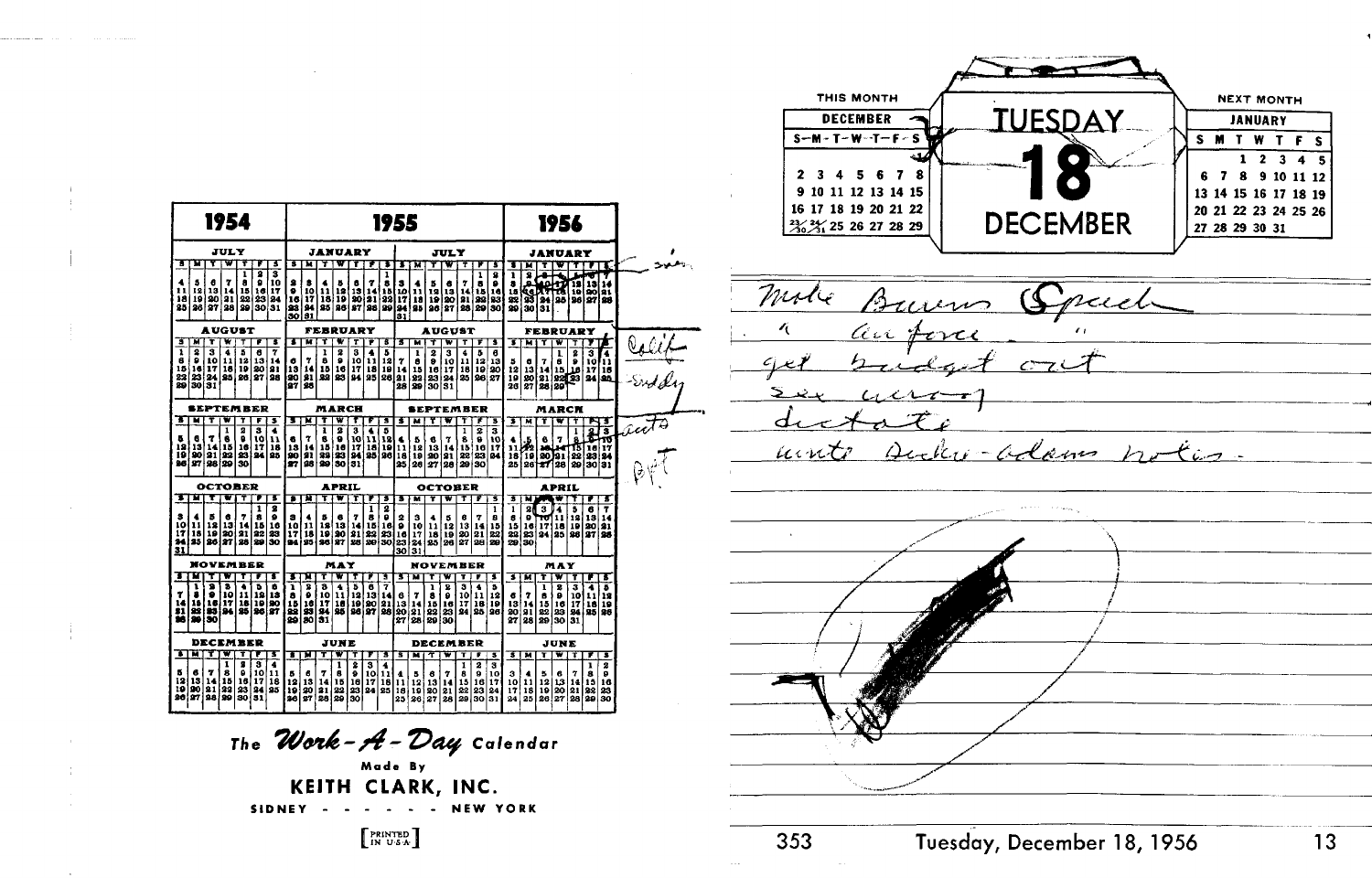lec. Ext. 4619

 $\sim 100$ 

JANUARY 1956

(Fiscal month includes weeks no. 1-4)

| <b>FISCAL</b><br>WEEK | <b>SUNDAY</b>      | <b>MONDAY</b>  | <b>TUESDAY</b>                 | WEDNESDAY                           | <b>THURSDAY</b>                   | <b>FRIDAY</b>                                   | <b>SATURDAY</b>                                                                        |
|-----------------------|--------------------|----------------|--------------------------------|-------------------------------------|-----------------------------------|-------------------------------------------------|----------------------------------------------------------------------------------------|
| $\mathbf{I}$          | <b>I NEW YEARS</b> | $\overline{2}$ | $\overline{\mathbf{3}}$        | 4                                   | 5                                 | 6                                               | $\overline{\mathbf{z}}$                                                                |
| $\mathbf{2}$          | $\pmb{8}$          | 9              | 10                             | $\mathbf{H}$<br>Reynold Spring      | 12<br>$\theta^{\mathcal{F}}$ is a | $\frac{13}{100}$                                |                                                                                        |
| $\mathbf{3}$          | 15                 | Bill Reserved  | Valy Employ                    | 18<br>$\mathcal{V}^{\mathcal{G}}$ y | 19<br>$\frac{1}{2}$               | 20                                              | 21                                                                                     |
| 4                     | 22                 | 23             | 24<br>Elfen at Eding           | 25                                  | 26                                | 27                                              | 28                                                                                     |
|                       | 29                 | 30             | 31<br>noon-gote<br>goot voorne |                                     |                                   | TRI-CLAD 55 - The leader in Modern Motor Design | <b>JANUARY 1956</b><br>$\begin{array}{c}\n\zeta & \zeta \\ \zeta & \zeta\n\end{array}$ |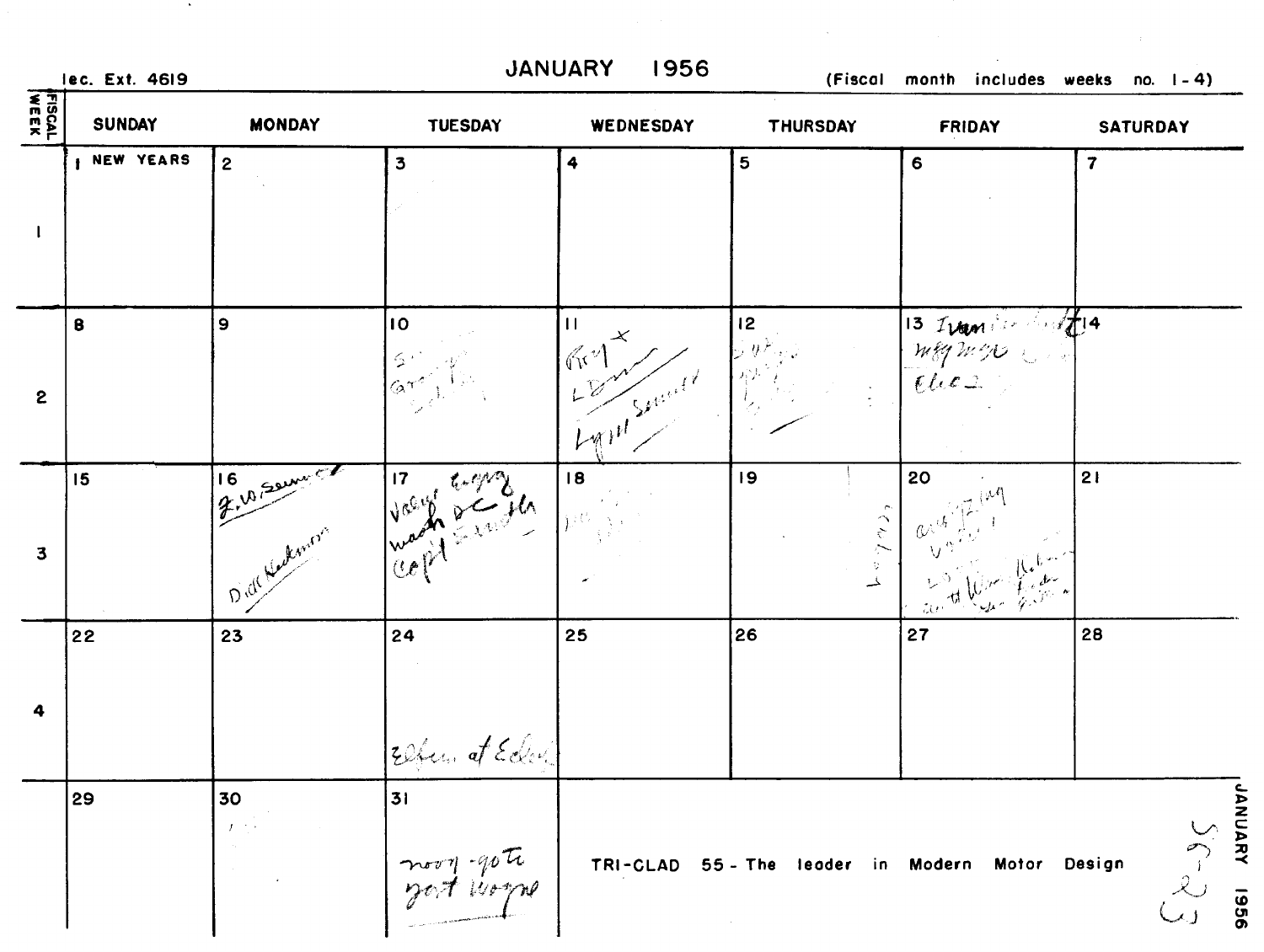| <b>FISCAL</b>           | <b>SUNDAY</b> | <b>MONDAY</b> | <b>TUESDAY</b>                | WEDNESDAY                | THURSDAY                                      | <b>FRIDAY</b> | <b>SATURDAY</b>         |
|-------------------------|---------------|---------------|-------------------------------|--------------------------|-----------------------------------------------|---------------|-------------------------|
|                         | I NEW YEARS   | $\mathbf{2}$  | $\overline{\mathbf{3}}$       | 4                        | 5                                             | 6             | $\overline{\mathbf{7}}$ |
| $\mathbf 2$             | 8             | 9             | 10                            | $\vert \mathbf{0} \vert$ | 12                                            | 13            | 4                       |
| $\overline{\mathbf{3}}$ | 15            |               | 16 44. Wagner 20 mile 19/ 7/7 |                          | 19                                            | 20            | 21                      |
| 4                       | 22            | 23            | 24                            | 25                       | 26                                            | 27            | 28                      |
|                         | 29            | 30 <br>Lynn   | 31 V                          |                          | TRI-CLAD 55-The leader in Modern Motor Design |               |                         |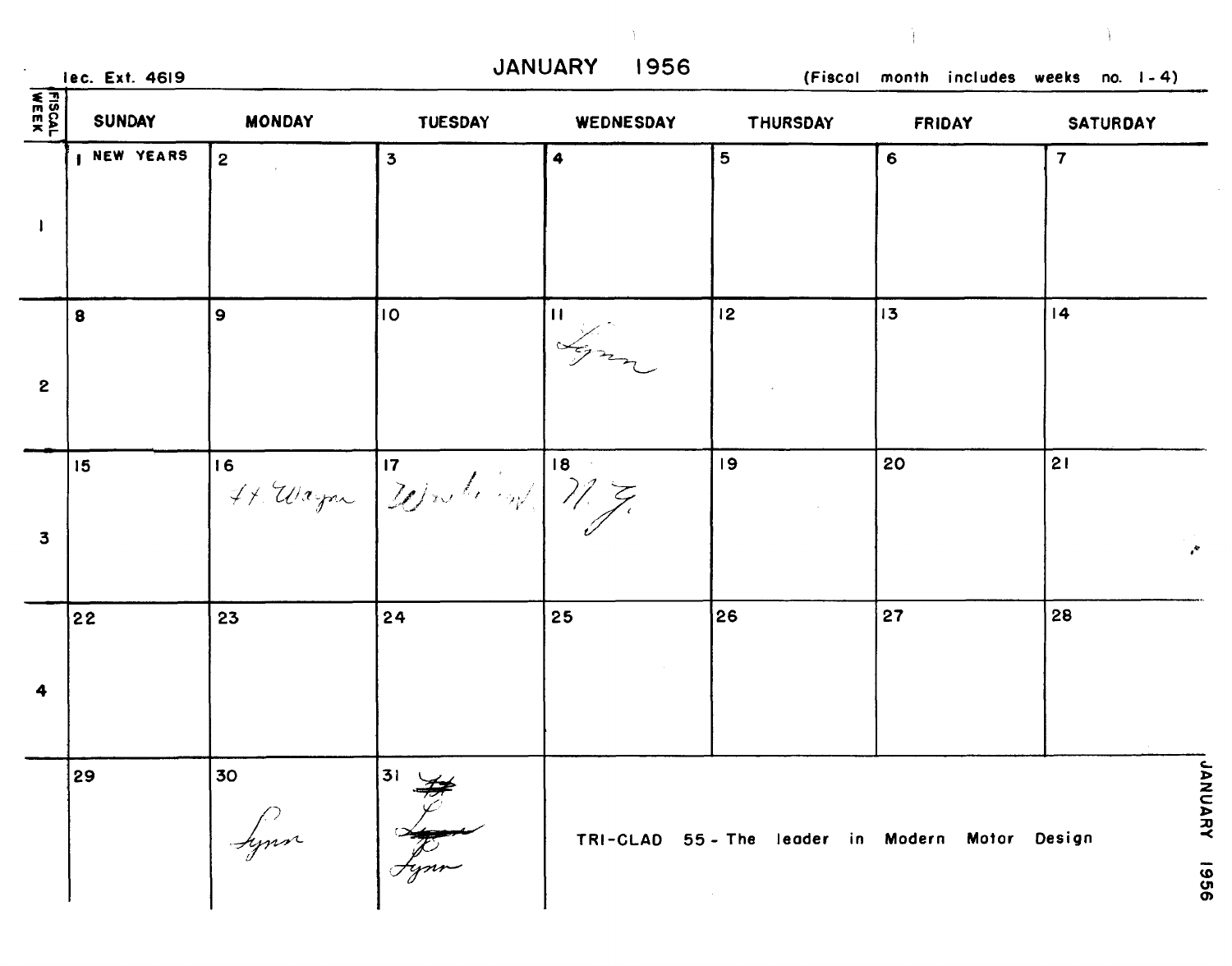**FEBRUARY 1956 (Fiscol month includes weeks no. 5 -8)** 

 $\epsilon$ 

| FISCAL<br>WEEK          | <b>SUNDAY</b>                   | <b>MONDAY</b>     | <b>TUESDAY</b>                | WEDNESDAY                                              | <b>THURSDAY</b>                                                                  | <b>FRIDAY</b>             | <b>SATURDAY</b>     |
|-------------------------|---------------------------------|-------------------|-------------------------------|--------------------------------------------------------|----------------------------------------------------------------------------------|---------------------------|---------------------|
| $5\phantom{.0}$         | <b>JAN. 29</b>                  | <b>JAN. 30.</b>   | <b>JAN. 31</b>                |                                                        | and Sumer<br>$\begin{pmatrix} 1 & 1 & 1 \\ 1 & 1 & 1 \\ 1 & 1 & 1 \end{pmatrix}$ | 3                         | $\ddot{\mathbf{4}}$ |
| 6                       | ا 5                             | 6<br>ال استعما    | $\overline{7}$<br>Les Angeles | $\bullet$                                              | $9$ PA Grow<br>$\downarrow$ . $\circ$                                            | 10                        | $\overline{11}$     |
| $\overline{\mathbf{7}}$ | 12 LINCOLN'S<br><b>BIRTHDAY</b> | 13<br>$rac{1}{2}$ | 4                             | 15 <sub>1</sub><br>Sep pour une<br>للمحادث والمستعادات | 16                                                                               | $ 17\rangle$              | 18                  |
| $\bf{8}$                | 19                              | 20<br>ے           | 21                            | 22 WASHINGTON'S<br>2 Sec. Con Count                    | 23                                                                               | 24                        | 25                  |
|                         | 26                              | 27                | 28                            | 29<br>a de la Carre                                    | A good<br>Distributor.                                                           | Distributor is a Stocking | FEBRUARY<br>926     |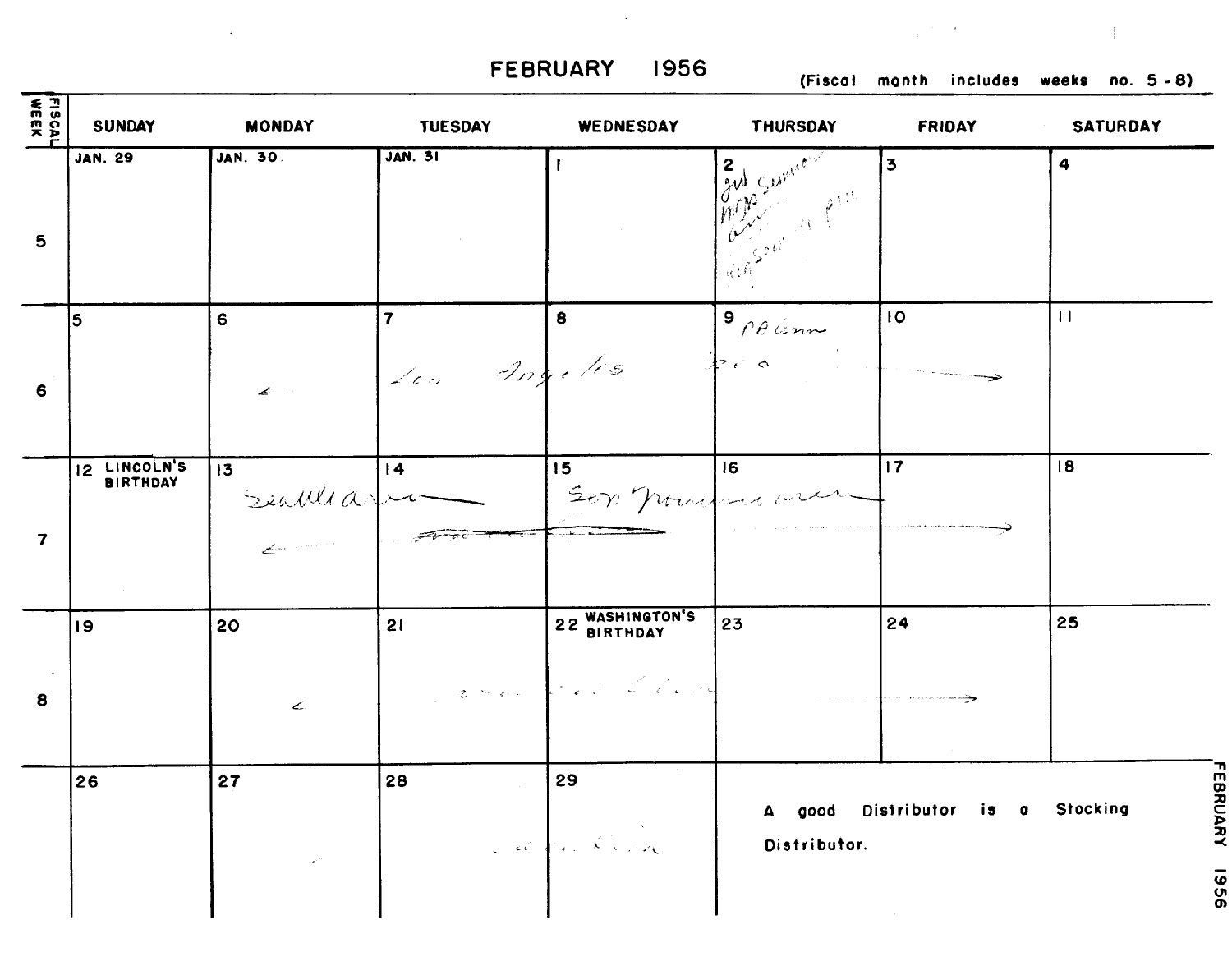**FEBRUARY 1956 (Fiscol month includes weeks no. 5 -8)** 

 $\mathbf{1}$ 

÷.

| 도 1<br>4002<br>2002     | <b>SUNDAY</b>        | <b>MONDAY</b>          | <b>TUESDAY</b>                                                                                                                                                                                                                                                                                                                                                                                                                 | WEDNESDAY                                                 | <b>THURSDAY</b>                                              | <b>FRIDAY</b>               | <b>SATURDAY</b>                   |
|-------------------------|----------------------|------------------------|--------------------------------------------------------------------------------------------------------------------------------------------------------------------------------------------------------------------------------------------------------------------------------------------------------------------------------------------------------------------------------------------------------------------------------|-----------------------------------------------------------|--------------------------------------------------------------|-----------------------------|-----------------------------------|
| 5                       | <b>JAN. 29</b>       | <b>JAN. 30</b>         | <b>JAN. 31</b><br>Lynn                                                                                                                                                                                                                                                                                                                                                                                                         |                                                           | Ist. Wayne Les Cingelis                                      |                             | 4                                 |
| 6                       | 5                    | 6                      | Ontario                                                                                                                                                                                                                                                                                                                                                                                                                        | 9, Hallywood 9, 18 min (4) P. Sudankik) m. t.             |                                                              |                             |                                   |
| $\overline{\mathbf{z}}$ | 12 LINCOLN'S<br>Moli | 13                     | (Seattle)                                                                                                                                                                                                                                                                                                                                                                                                                      | 15<br>Oukland<br>(St. Manus)                              | 16<br>$\sim$ $>$                                             | 17<br>A.D. Pragg            | 18                                |
| 8                       | 19                   | Molenix Manage Phoenix | $\begin{array}{c} \begin{array}{c} \begin{array}{c} \end{array} \\ \begin{array}{c} \end{array} \end{array} \end{array}$                                                                                                                                                                                                                                                                                                       | 22 WASHINGTON'S<br>$[-\log \omega_{\gamma} \omega -$      | 23<br>$\mathcal{L}^{\mathcal{L}}(\mathbb{C}^n,\mathbb{C}^n)$ | 24                          | 25                                |
|                         | 26                   | Angli CA 1236          | $\label{eq:2} \frac{1}{2} \int_{\mathbb{R}^3} \left  \frac{d\mathbf{x}}{d\mathbf{x}} \right  \, d\mathbf{x} \, d\mathbf{x} \, d\mathbf{x} \, d\mathbf{x} \, d\mathbf{x} \, d\mathbf{x} \, d\mathbf{x} \, d\mathbf{x} \, d\mathbf{x} \, d\mathbf{x} \, d\mathbf{x} \, d\mathbf{x} \, d\mathbf{x} \, d\mathbf{x} \, d\mathbf{x} \, d\mathbf{x} \, d\mathbf{x} \, d\mathbf{x} \, d\mathbf{x} \, d\mathbf{x} \, d\mathbf{x} \, d\$ | 29<br>$\left\langle \cdot \right\rangle$<br>$\mathscr{S}$ | good<br>Distributor.                                         | Distributor is<br>$\bullet$ | EBRUARY<br><b>Stocking</b><br>926 |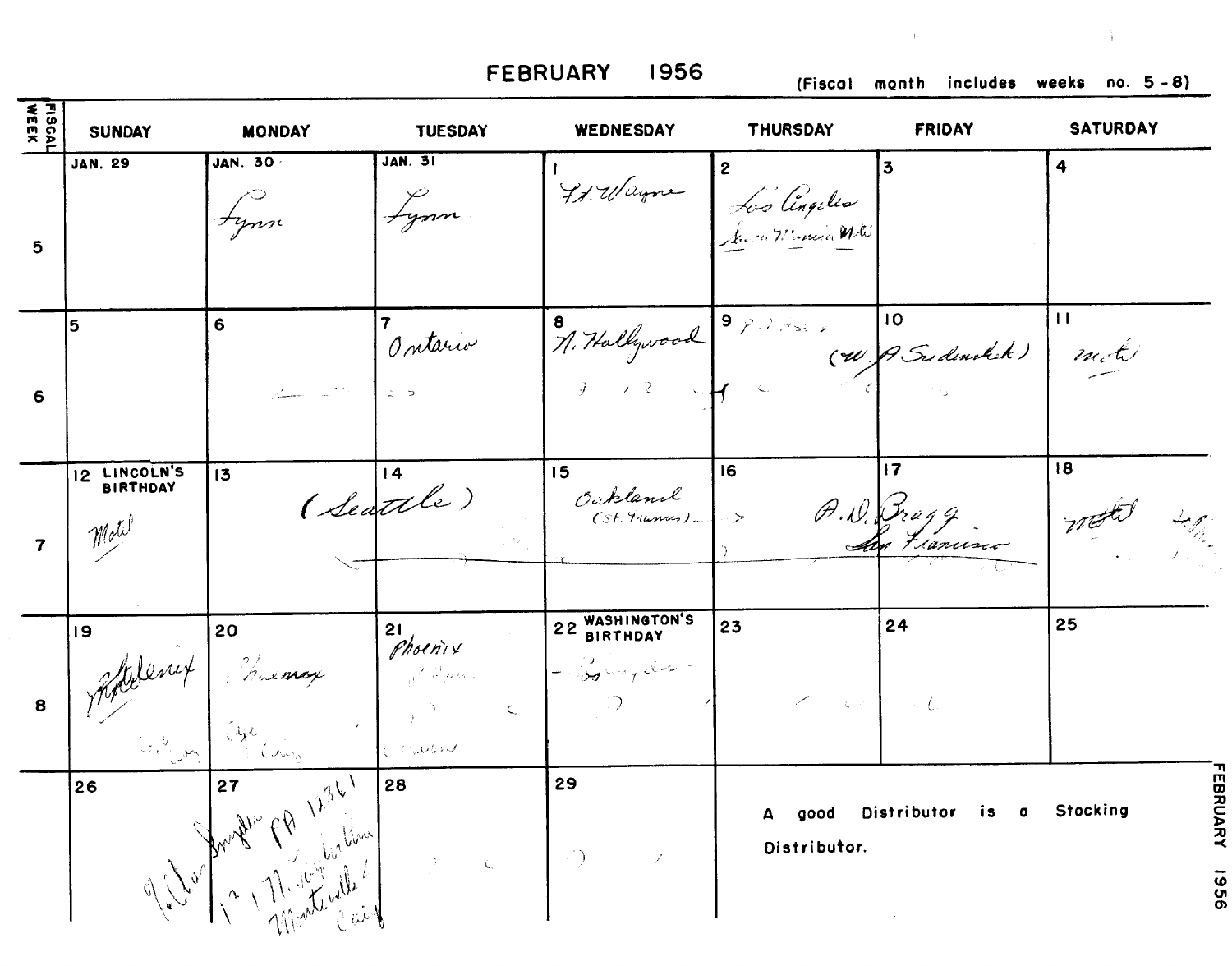$\mathcal{L}^{\text{max}}_{\text{max}}$ 

**MARCH** 1956 (Fiscal month includes weeks no. 9 -13)

 $\frac{1}{2} \frac{1}{2} \frac{1}{2} \frac{1}{2}$ 

 $\sim 10^7$ 

| FISCAL<br>WEEK | <b>SUNDAY</b>  | <b>MONDAY</b>                      | <b>TUESDAY</b>                                                                                 | WEDNESDAY               | <b>THURSDAY</b> | <b>FRIDAY</b> | <b>SATURDAY</b>     |
|----------------|----------------|------------------------------------|------------------------------------------------------------------------------------------------|-------------------------|-----------------|---------------|---------------------|
| $\bullet$      | $G - E$<br>for | Large<br>Station Service.<br>Power | Induction Motors are custom-built                                                              |                         | 2003 - NEWS     | $\mathbf{2}$  | $\mathbf{3}$        |
| 10             | $\ddot{4}$     | 5<br>k-vocation                    | 6                                                                                              | $\overline{\mathbf{7}}$ | 8               | $\bullet$     | <b>IO</b>           |
| $\mathbf{11}$  | $\mathbf{H}$   | 12 <sup>2</sup><br>E. Vocalian     | 13                                                                                             | 14                      | 15              | 16            | 17                  |
| 12             | 18             |                                    | 19 vou et de la 190 franchister Chapter 21<br>Avenue 170 - 29 mil 21<br>Avenue 170 - 29 mil 21 |                         |                 |               | 24                  |
| 13             | 25             | 26                                 | 27                                                                                             | 28                      | 29              | 30            | 31<br>MARCH<br>9961 |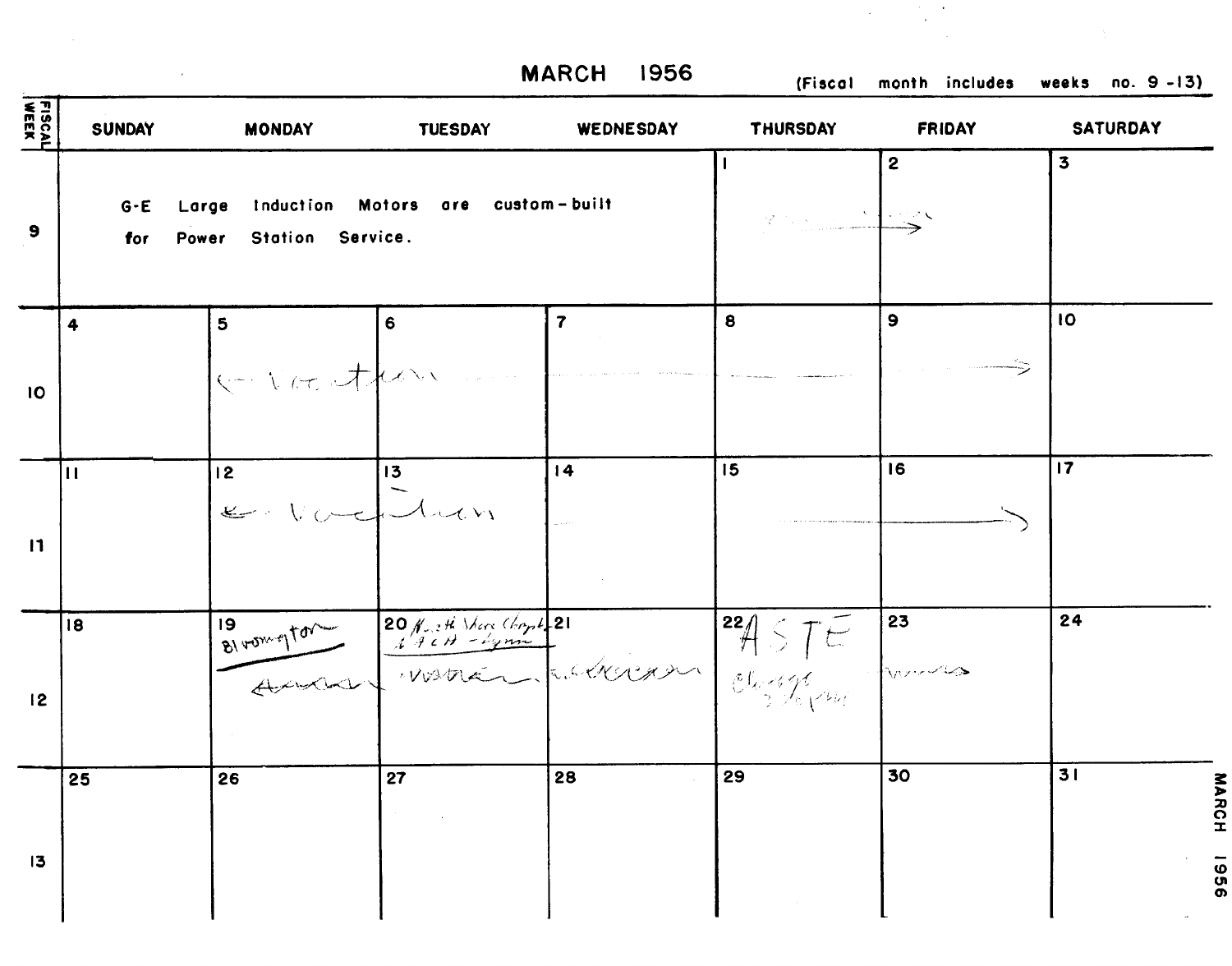|                  |                          |                                    |                                                                         | <b>MARCH</b><br>1956                           | (Fiscal                               | month includes      | weeks no. $9 - 13$ )             |
|------------------|--------------------------|------------------------------------|-------------------------------------------------------------------------|------------------------------------------------|---------------------------------------|---------------------|----------------------------------|
| FISCAL<br>FISCAL | <b>SUNDAY</b>            | <b>MONDAY</b>                      | <b>TUESDAY</b>                                                          | WEDNESDAY                                      | <b>THURSDAY</b>                       | <b>FRIDAY</b>       | <b>SATURDAY</b>                  |
| 9                | $G - E$<br>for           | Large<br>Station Service.<br>Power | Induction Motors are custom-built                                       |                                                |                                       | $\mathbf{2}$        | $\overline{\mathbf{3}}$          |
| 10               | $\ddot{\bullet}$         | 5<br>$\overline{1}$                | 6<br>$\subset$                                                          | $\overline{\mathbf{z}}$<br>$\langle - \rangle$ | 8                                     | $\mathbf{9}$        | 10                               |
| $\mathbf{H}$     | $\vert \mathbf{1} \vert$ | 2                                  | 13<br>$\subset$                                                         | 14<br>$\overline{\phantom{a}}$<br>$\omega$ .   | 15<br>Δ.<br>$\mathbb{Z}^{\mathbb{Z}}$ | 16<br>$\mathcal{F}$ | 17                               |
| 12               | 18                       | 9 <br>1 Bloomington                | 20 February 2016<br>$\sqrt{2}$ , see a second or $\mathcal{I}_{\mu\nu}$ | 21                                             | 22<br>$\Leftarrow$<br>$\mathcal{R}$   | 23                  | 24                               |
| 13               | 25                       | 26                                 | $\overline{27}$                                                         | 28                                             | 29                                    | 30                  | $\overline{31}$<br>MARCH<br>9561 |

I

L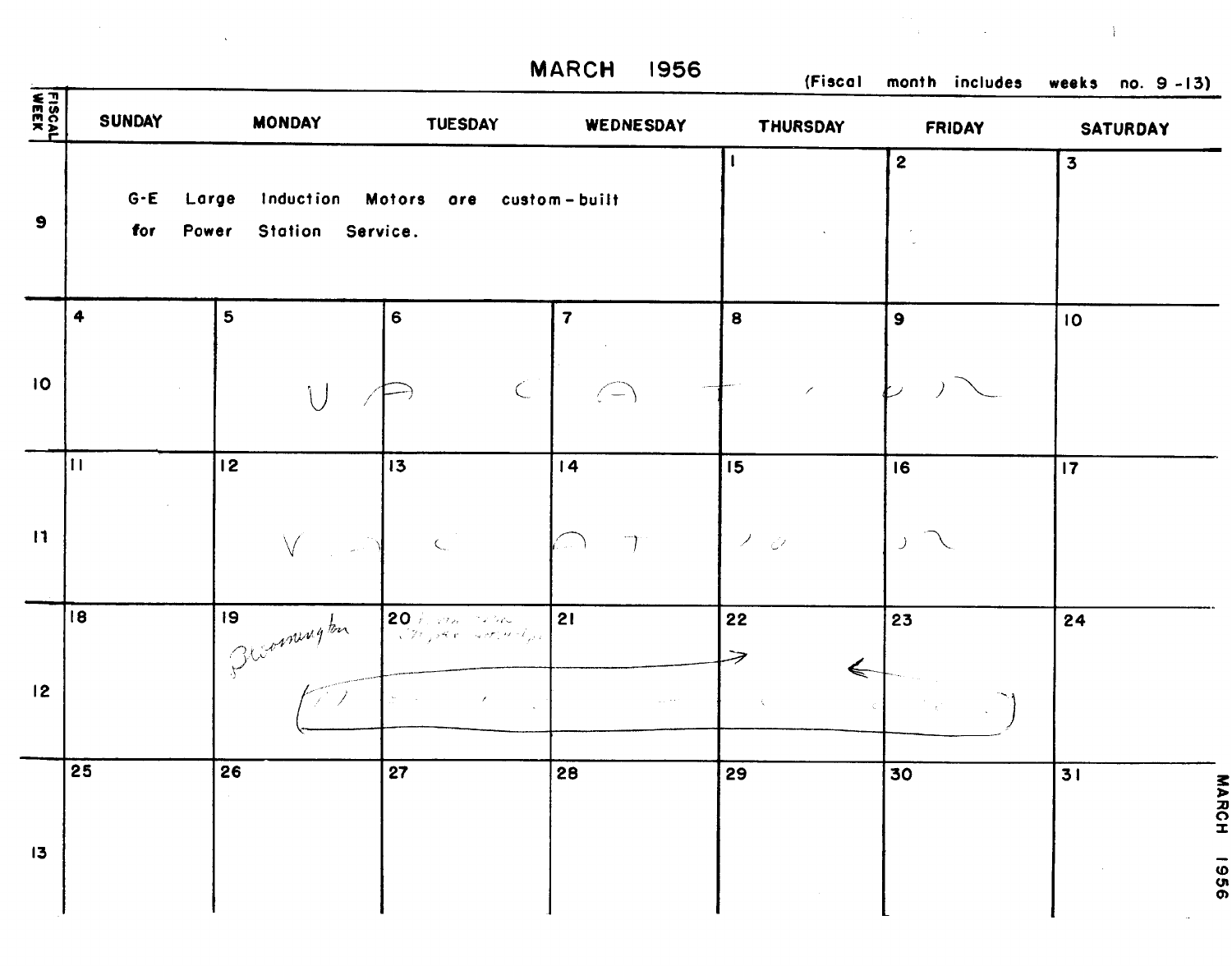**APRIL 1956 (Fiscal months includes weeks no. 14- 17)** 

 $\sim$  $\cdot$ 

 $\mathcal{A}^{\mathcal{A}}$ 

| FISCAL<br><b>WEEK</b> | SUNDAY    | <b>MONDAY</b>   | <b>TUESDAY</b>         | WEDNESDAY    | <b>THURSDAY</b>                 | FRIDAY | <b>SATURDAY</b>         |
|-----------------------|-----------|-----------------|------------------------|--------------|---------------------------------|--------|-------------------------|
|                       | EASTER    | $\overline{2}$  | $3$<br>$i \frac{2}{3}$ | $\boxed{4}$  | $\overline{5}$                  | 6]     | $\overline{\mathbf{7}}$ |
| 4                     |           |                 |                        |              |                                 |        |                         |
|                       |           |                 |                        |              |                                 |        |                         |
|                       | $\pmb{8}$ | $\mathbf 9$     | 10                     | $\mathbf{H}$ | 12                              | 13     | 4                       |
| 15                    |           |                 |                        |              |                                 |        |                         |
|                       |           |                 |                        |              |                                 |        |                         |
|                       | 15        | 16              | $\overline{17}$        | 18           | 19                              | 20     | 21                      |
| 16                    |           |                 |                        |              |                                 |        |                         |
|                       |           |                 |                        |              |                                 |        |                         |
|                       | 22        | 23              | 24                     | 25           | 26                              | 27     | 28                      |
| 17                    |           |                 |                        |              |                                 |        |                         |
|                       |           |                 |                        |              |                                 |        |                         |
|                       | 29        | 30 <sub>o</sub> |                        |              |                                 |        | <b>APRIL</b>            |
|                       |           |                 | TRI-CLAD 55 - A        | <b>New</b>   | Milestone in Motor Development. |        | 9961                    |
|                       |           |                 |                        |              |                                 |        |                         |

 $\bar{\star}$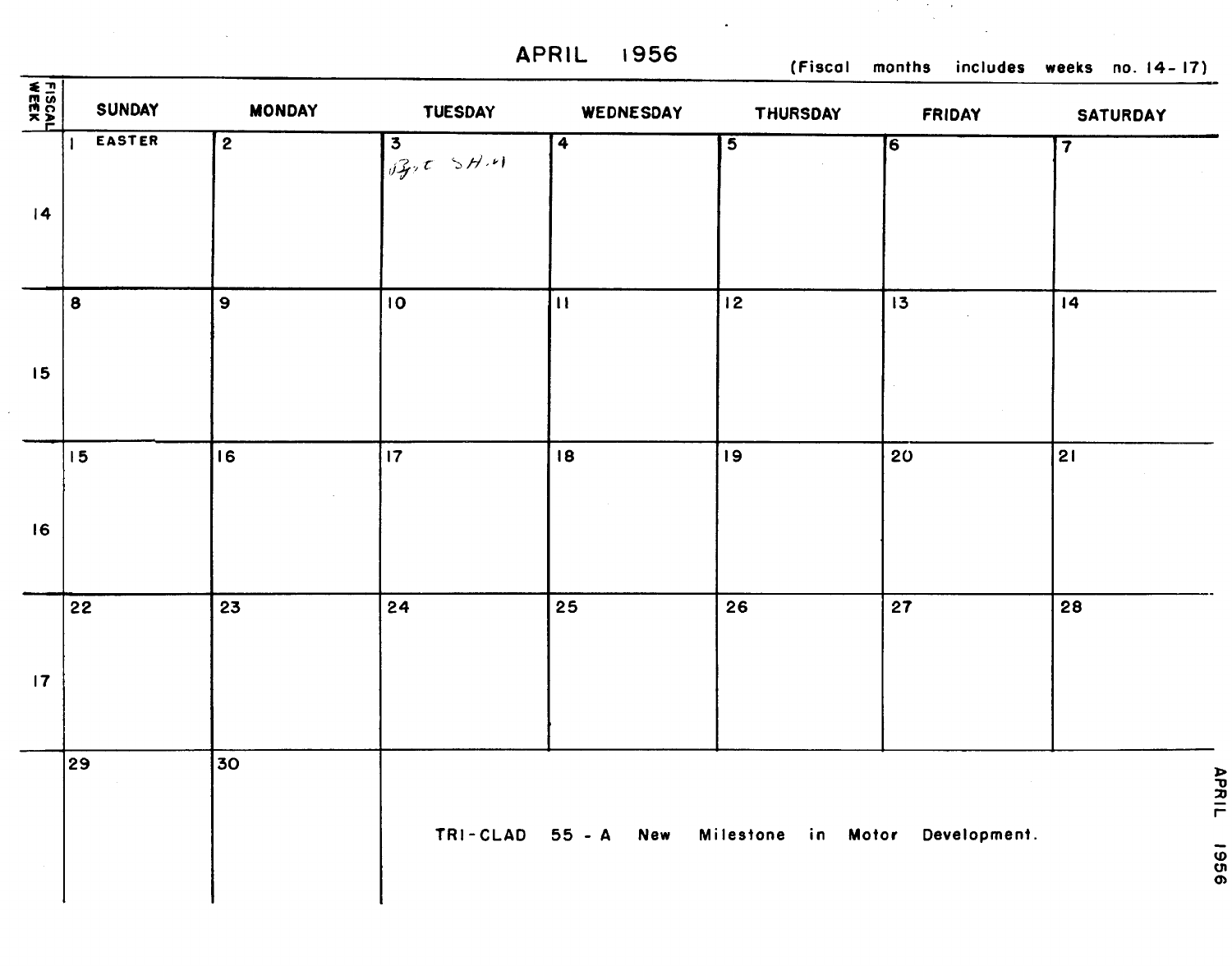$\sim$ 

**APRIL I956 (Fiscal months includes weeks no. 14- 17)** 

 $\bar{\Lambda}$ 

| FISCAL<br>PEEK  | <b>SUNDAY</b> | <b>MONDAY</b>  | <b>TUESDAY</b>                  | WEDNESDAY               | <b>THURSDAY</b>                 | <b>FRIDAY</b>   | <b>SATURDAY</b>         |
|-----------------|---------------|----------------|---------------------------------|-------------------------|---------------------------------|-----------------|-------------------------|
| $\overline{14}$ | <b>EASTER</b> | $\overline{2}$ | Both of the Common Section 2000 | $\overline{\mathbf{4}}$ | $\overline{\mathbf{5}}$         | 6]              | $\overline{\mathbf{7}}$ |
| 15              | 8             | $\overline{9}$ | 10                              | $\vert$ H               | $\overline{12}$                 | $\overline{13}$ | $\overline{14}$         |
| 16              | 15            | 16             | 17                              | 18                      | 9                               | 20              | 2                       |
| $\overline{17}$ | 22            | 23             | 24                              | 25                      | 26                              | 27              | 28                      |
|                 | 29            | 30             | $TRI-CLAD$ 55 - A               | <b>New</b>              | Milestone in Motor Development. |                 | APRIL<br>9961           |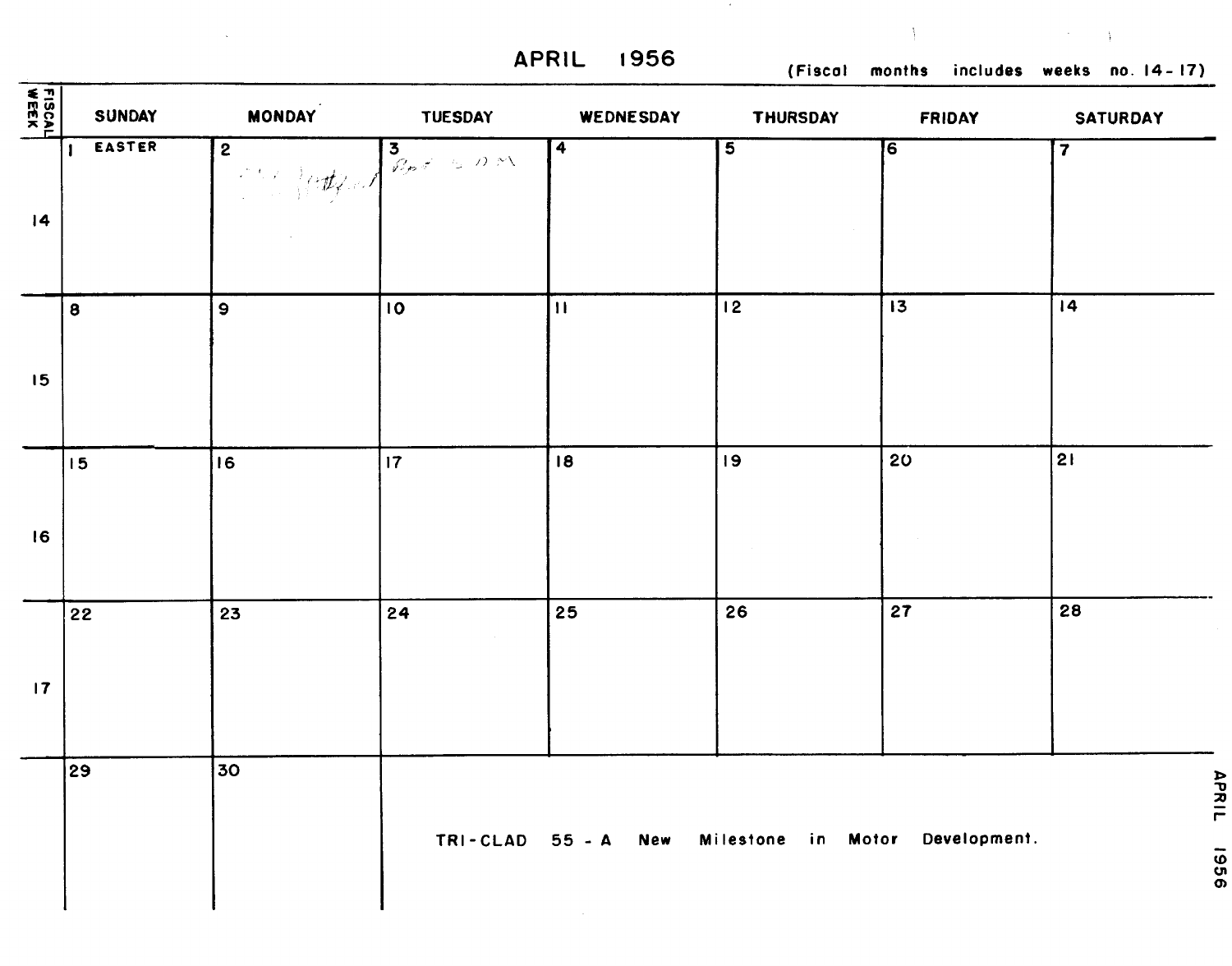**MAY 1956 (Fiscal month includes weeks no. 18 -21)** 

| FISCAL<br>WEEK | <b>SUNDAY</b>                         | <b>MONDAY</b>                             | <b>TUESDAY</b>   | WEDNESDAY    | <b>THURSDAY</b>                     | <b>FRIDAY</b> | <b>SATURDAY</b> |
|----------------|---------------------------------------|-------------------------------------------|------------------|--------------|-------------------------------------|---------------|-----------------|
| 18             | <b>Motors</b><br>$G-E$                | with Polyex<br>Insulation last 50% longer |                  | $\mathbf{2}$ | $\overline{\mathbf{3}}$             | 4             | 5               |
| 19             | $6\phantom{a}$                        | $\overline{\mathbf{7}}$                   | 8                | မြ           | $\overline{\overline{\mathsf{10}}}$ | $\mathbf{H}$  | 12              |
| 20             | 13                                    | $\overline{14}$                           | 15 <sub>15</sub> | 16           | $\overline{17}$                     | 18            | 19              |
| 21             | 20                                    | 21                                        | 22               | 23           | 24                                  | 25            | 26              |
|                | 27<br>$\mathcal{L}$<br>$\sim 10^{-1}$ | 28                                        | 29               | 30 MEMORIAL  | 31                                  |               | YAN<br>9961     |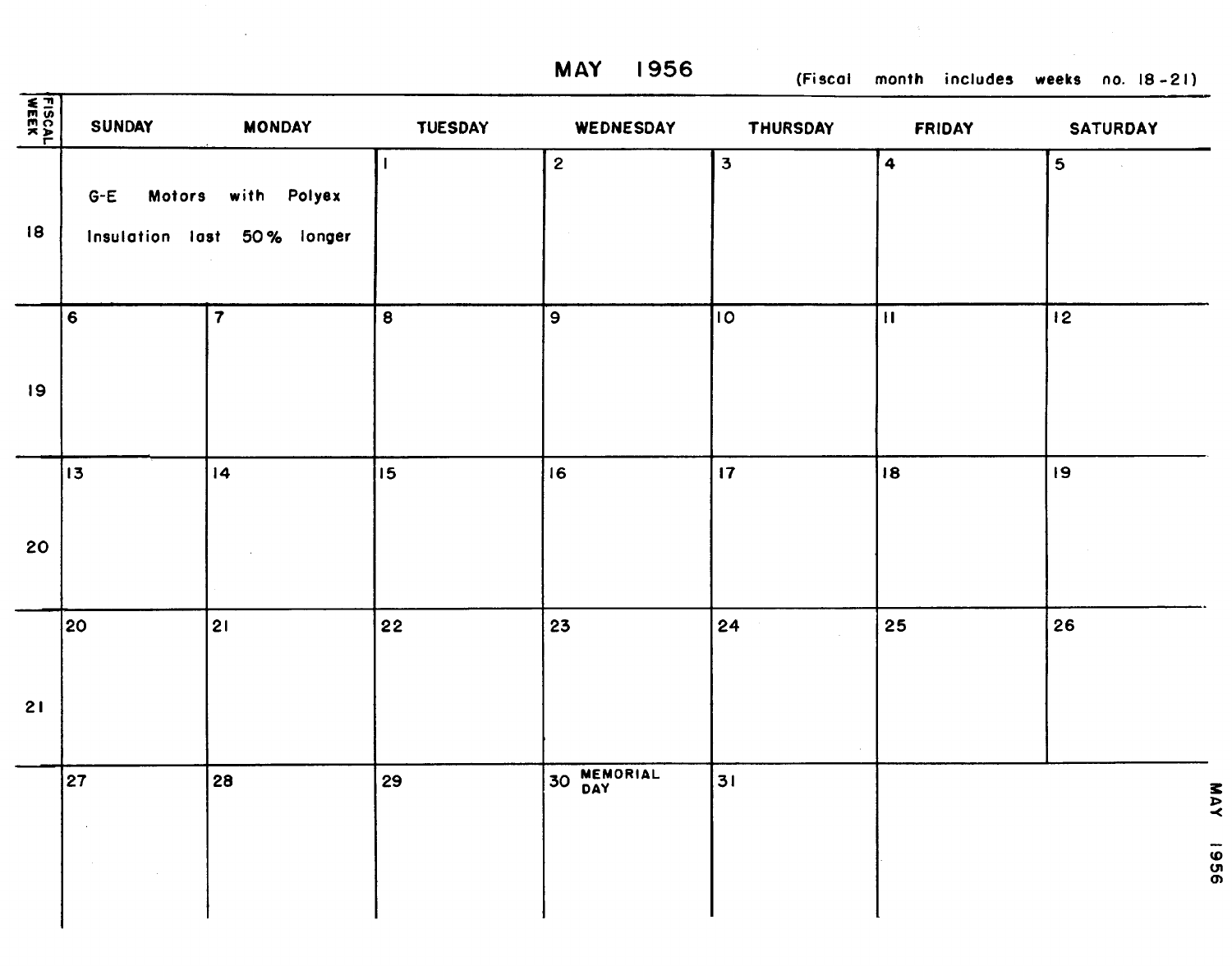$\epsilon$ 

**JUNE 1956 (Fiscal month includes weeks no. 22** - **26)** 

| FISCAL<br>WEEK | <b>SUNDAY</b> | <b>MONDAY</b>      | <b>TUESDAY</b>  | WEDNESDAY          | <b>THURSDAY</b>         | FRIDAY                  | <b>SATURDAY</b>           |
|----------------|---------------|--------------------|-----------------|--------------------|-------------------------|-------------------------|---------------------------|
| 22             | $G - E$       | Gear-Motor answers | low-speed       | drive<br>problems. |                         | 1                       | $\overline{\mathbf{2}}$   |
| 23             | 3             | 4                  | 5               | 6                  | $\overline{\mathbf{7}}$ | $\overline{\mathbf{a}}$ | $\overline{9}$            |
| 24             | 10            | $\overline{11}$    | $\overline{12}$ | $\overline{13}$    | 4                       | $\overline{15}$         | $\overline{16}$           |
| 25             | $ 17\rangle$  | $\overline{18}$    | 19              | 20                 | 21                      | $\overline{22}$         | 23                        |
| 26             | 24            | 25                 | 26              | 27                 | 28                      | 29                      | 30<br><b>JNNE</b><br>9961 |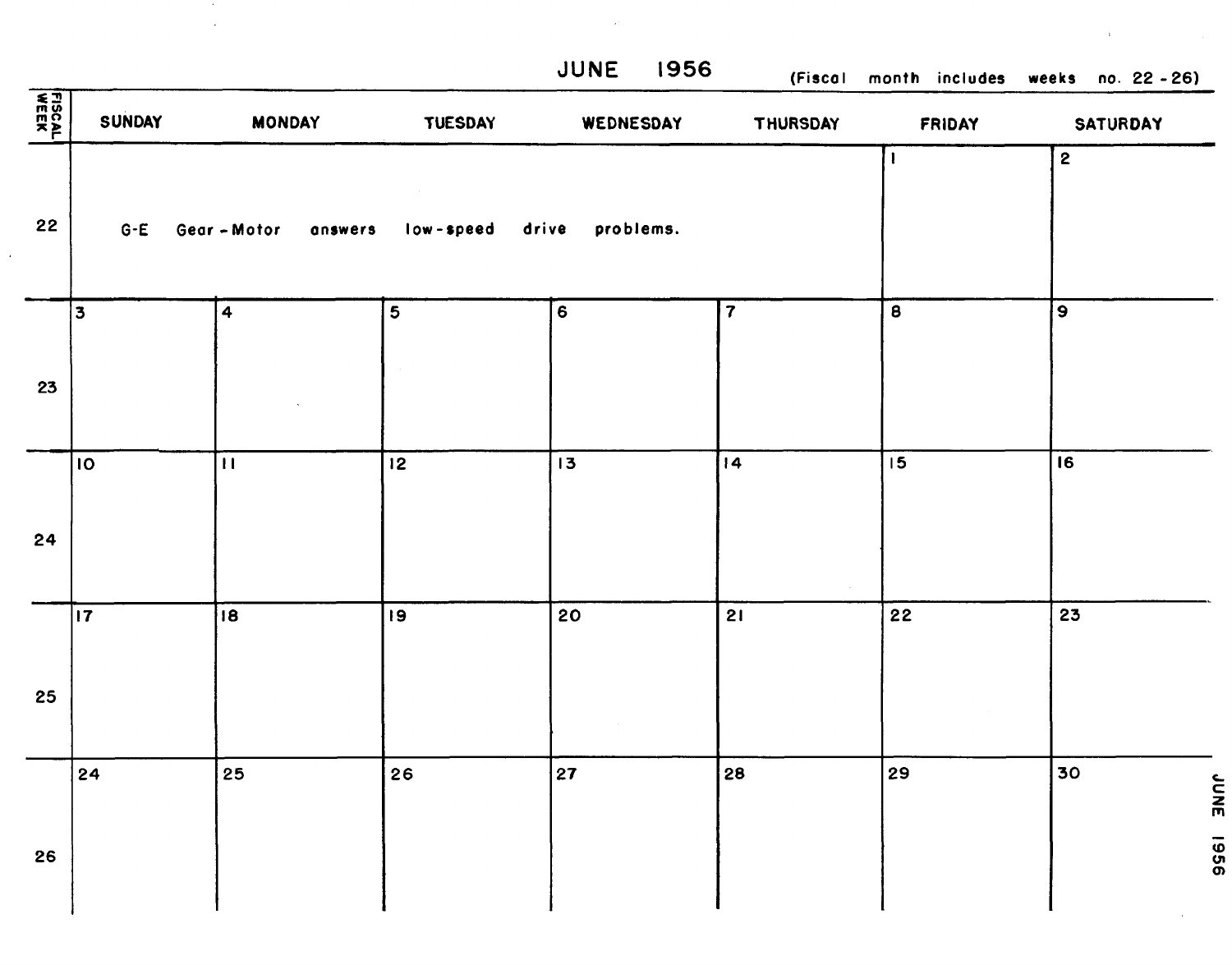**JULY 1956** 

 $\sim 10^7$ 

(Fiscal month includes weeks no. 27-30)

| FISCAL<br>WEEK | <b>SUNDAY</b>   | <b>MONDAY</b>    | <b>TUESDAY</b>          | WEDNESDAY             | <b>THURSDAY</b>         | <b>FRIDAY</b>                                | <b>SATURDAY</b>         |
|----------------|-----------------|------------------|-------------------------|-----------------------|-------------------------|----------------------------------------------|-------------------------|
|                |                 | $\mathbf{2}$     | $\overline{\mathbf{3}}$ | 4 INDEPENDENCE<br>DAY | $\overline{5}$          | $\overline{6}$                               | $\overline{\mathbf{z}}$ |
| 27             | $\mathbf{8}$    | $\boldsymbol{9}$ | 10 <sub>o</sub>         | $\mathbf{H}$          | $\overline{12}$         | $\overline{13}$                              | $\overline{14}$         |
| 28             |                 |                  |                         |                       |                         |                                              |                         |
| 29             | $\sqrt{15}$     | $\overline{16}$  | $\overline{17}$         | $\overline{18}$       | $\overline{19}$         | $\overline{20}$                              | $\overline{21}$         |
| 30             | $\overline{22}$ | 23               | 24                      | 25                    | 26                      | 27                                           | 28                      |
|                | 29              | 30               | 31                      |                       | Life, Less Maintenance. | TRI-CLAD 55 gives Better Performance, Longer | <b>Anne</b><br>9961     |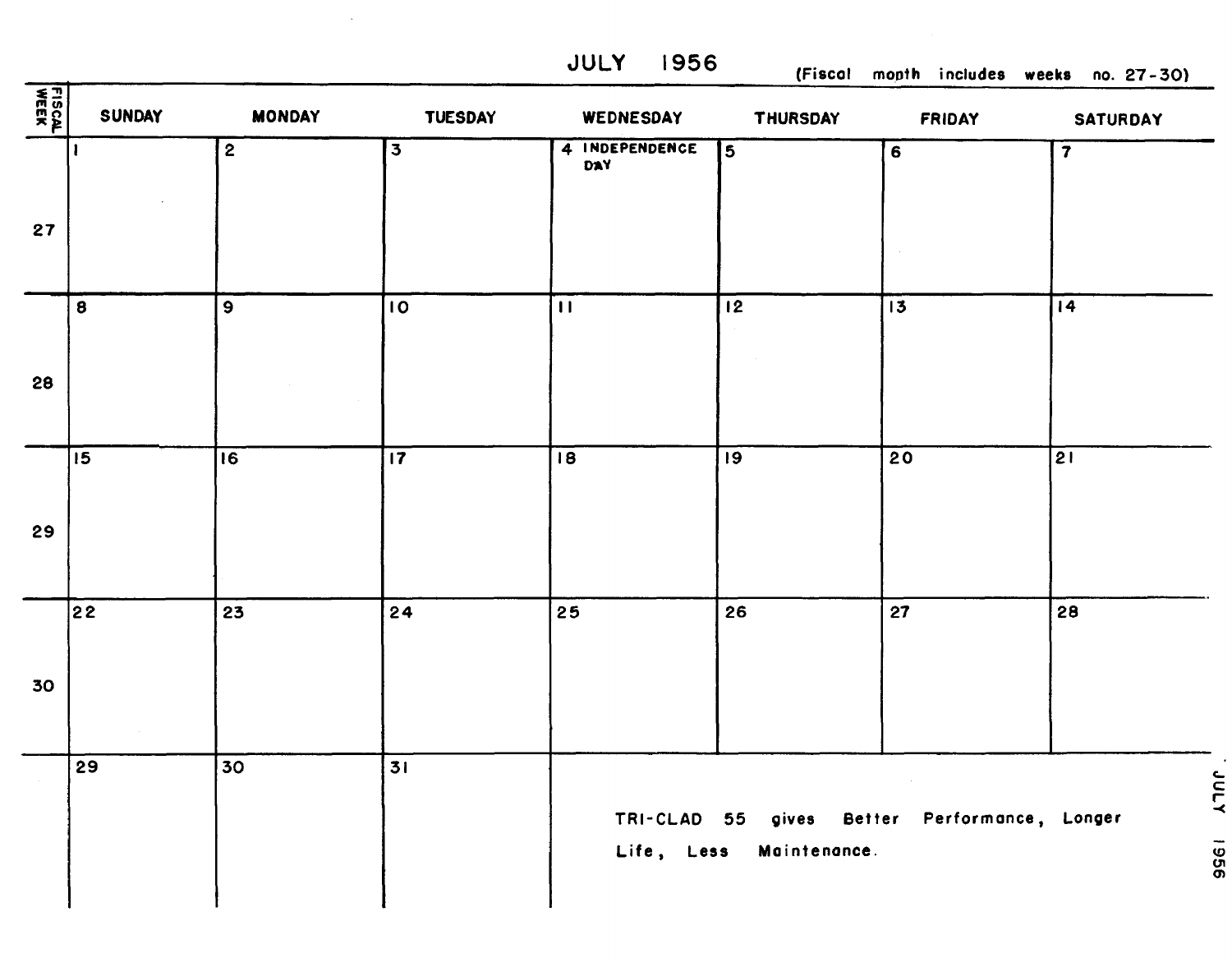|               |                         |                                                                             |                         | <b>AUGUST 1956</b>                                                           |                  |                         | (Fiscal month includes weeks no. 31-34) |
|---------------|-------------------------|-----------------------------------------------------------------------------|-------------------------|------------------------------------------------------------------------------|------------------|-------------------------|-----------------------------------------|
| <b>FISCAL</b> | <b>SUNDAY</b>           | <b>MONDAY</b>                                                               | <b>TUESDAY</b>          | WEDNESDAY                                                                    | <b>THURSDAY</b>  | <b>FRIDAY</b>           | <b>SATURDAY</b>                         |
| 31            | The                     | standard motor corrosion and dirt<br>can't stop - totally enclosed TRI-CLAD |                         |                                                                              | $\mathbf{2}$     | $\overline{\mathbf{3}}$ | $\ddot{\mathbf{4}}$                     |
| 32            | $\overline{\mathbf{5}}$ | $6\phantom{1}6$                                                             | $\overline{\mathbf{7}}$ | $\bf{8}$                                                                     | $\boldsymbol{9}$ | 10                      | $\mathbf{H}$                            |
| 33            | 12                      | 3                                                                           | $\overline{14}$         | 15                                                                           | 16               | 17                      | 18                                      |
| 34            | 19                      | 20                                                                          | 21                      | $\overline{\overset{22}{\mathcal{C}}\overset{7}{\mathcal{O}}\overset{7}{m}}$ | 23               | 24                      | 25                                      |
|               | 26                      | 27                                                                          | 28                      | $\sqrt{\frac{59}{59}}$                                                       | 30<br>10- Dactor | $\sim$<br>31            |                                         |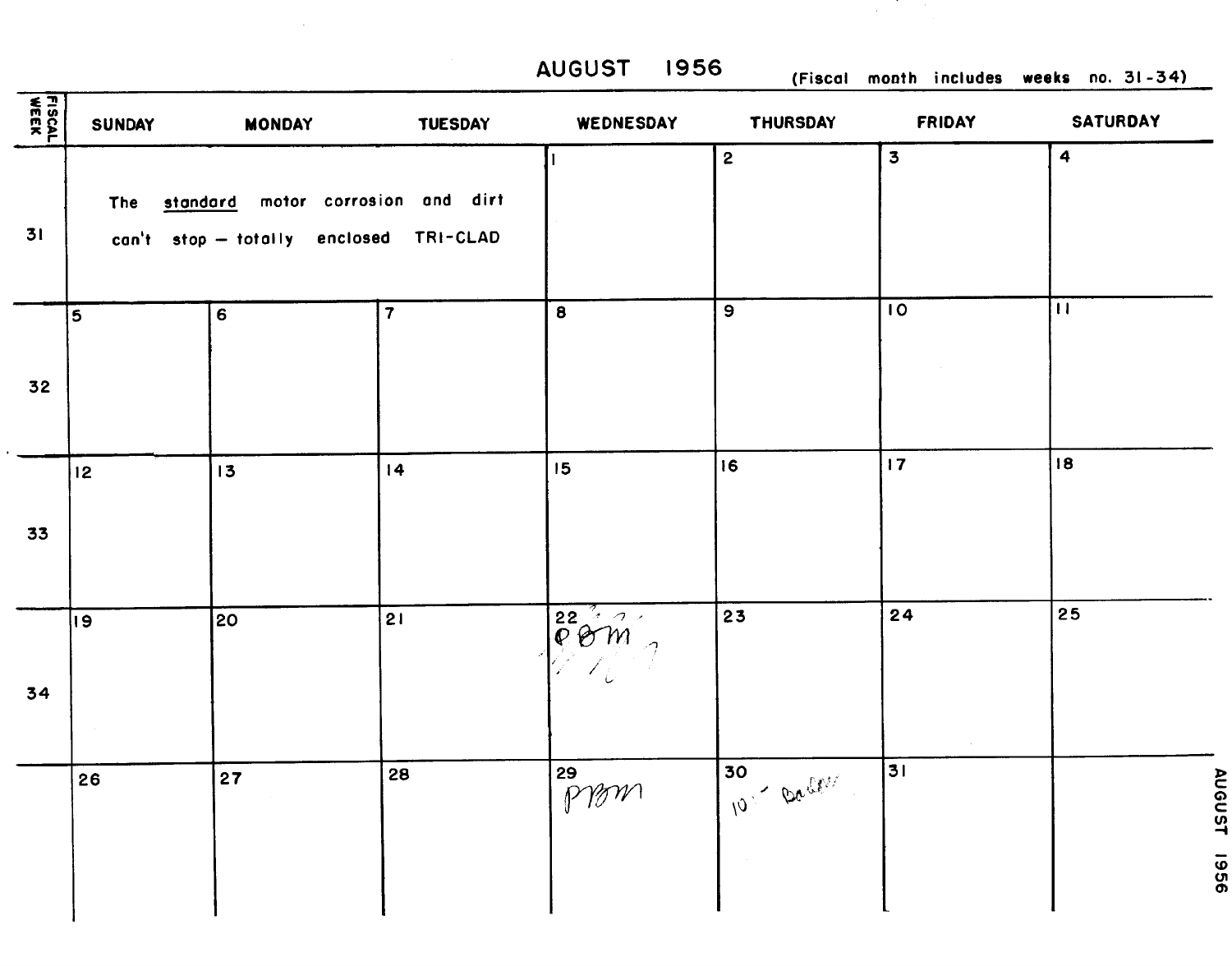|        |               |                          |                          | <b>SEPTEMBER</b><br>1956                                                                                                                                            | (Fiscol              | month includes weeks no. 35-39) |                 |
|--------|---------------|--------------------------|--------------------------|---------------------------------------------------------------------------------------------------------------------------------------------------------------------|----------------------|---------------------------------|-----------------|
| FISCAL | <b>SUNDAY</b> | <b>MONDAY</b>            | <b>TUESDAY</b>           | WEDNESDAY                                                                                                                                                           | THURSDAY             | <b>FRIDAY</b>                   | <b>SATURDAY</b> |
| 35     | Over          | 200<br>Service           | <b>Stations</b><br>stand | behind<br>every                                                                                                                                                     | TRI-CLAD<br>Motor.   |                                 |                 |
|        | $\mathbf{2}$  | 3 LABOR DAY              | 4                        |                                                                                                                                                                     |                      | $\overline{\mathbf{r}}$         | 8               |
| 36     |               |                          |                          | $\begin{array}{ c c c }\n\hline\n5\rho\otimes m & 6 & \dots & 1145 \\ \hline\nm64u. c2-6.4 d2.4 & H.7.768-222\n\hline\n2.802-6.4 d2.4 & -6004\n\hline\n\end{array}$ |                      |                                 |                 |
| 37     | 9             | $\frac{19}{27}$ / 100 pc | $\mathbf{H}$             | $\overline{12}$ (b) $\overline{21}$                                                                                                                                 | $13 -$<br>Value augg |                                 | 15              |
|        |               |                          |                          |                                                                                                                                                                     |                      |                                 |                 |
|        | 16            | 17                       | 18                       | 19 Ppm 11 20 Conservation - Richard 21<br>F-3-LAWE Randwigen - Rey - 101 Croutof                                                                                    |                      |                                 | 22              |
| 38     |               |                          |                          |                                                                                                                                                                     |                      |                                 |                 |
|        | 23            | 24                       | 25<br>Louisville (Semina | $26$ $\frac{1}{2}$<br><u> NIM</u>                                                                                                                                   | 27                   | 28                              | 29              |
| 39     |               |                          |                          |                                                                                                                                                                     |                      |                                 |                 |
|        | 30            |                          |                          |                                                                                                                                                                     |                      |                                 |                 |

 $\label{eq:2.1} \mathcal{L}(\mathcal{L}) = \mathcal{L}(\mathcal{L}) \mathcal{L}(\mathcal{L}) = \mathcal{L}(\mathcal{L}) \mathcal{L}(\mathcal{L})$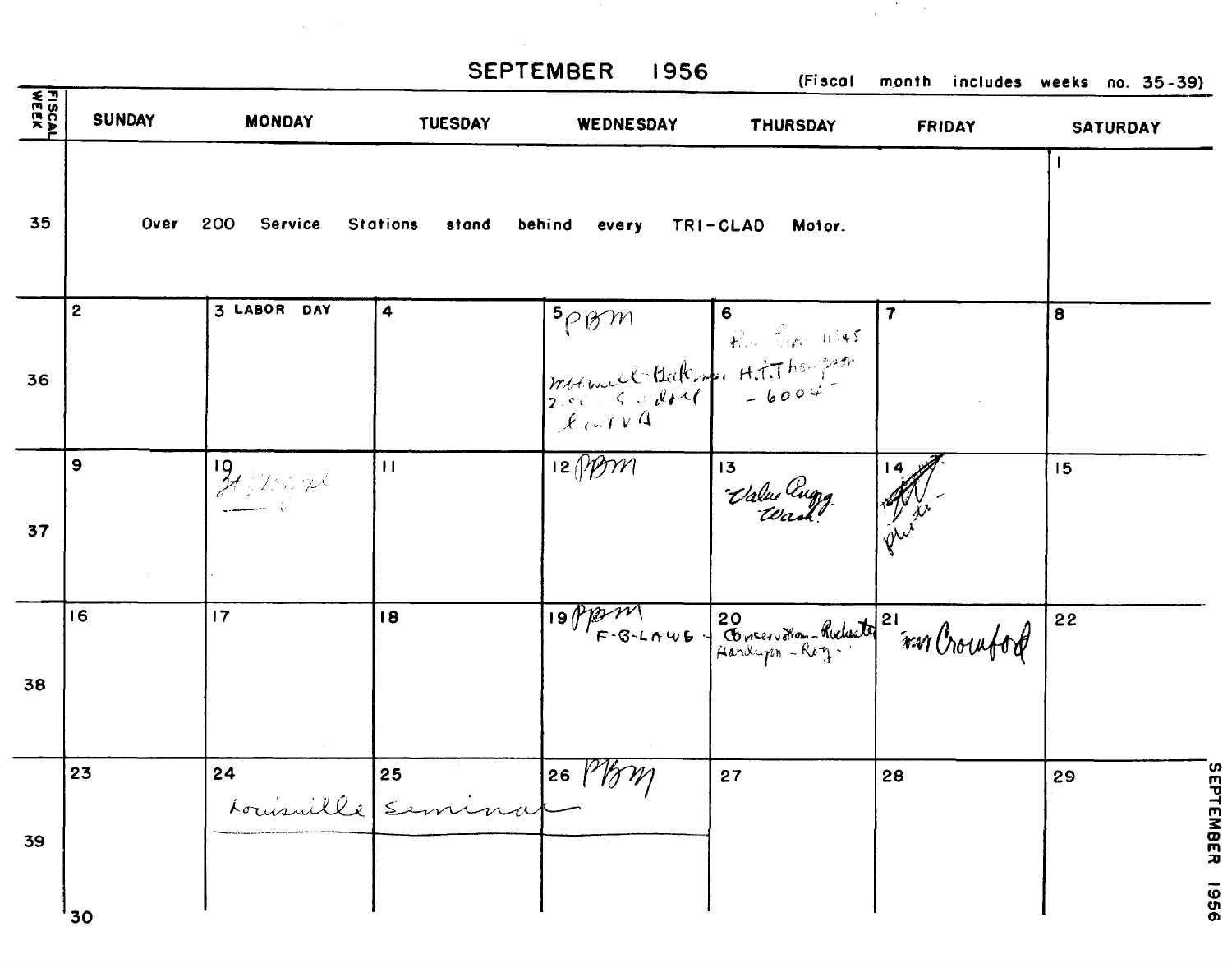$\bar{\star}$ 

SEPTEMBER 1956 (Fiscal month includes weeks no. 35-39)

| <b>FISCAL</b><br>WEEK | <b>SUNDAY</b>  | <b>MONDAY</b>                                                                                                  | <b>TUESDAY</b>                 | WEDNESDAY                                           | THURSDAY                                                                                  | <b>FRIDAY</b>                                                                                                                                                                                                                                                                                                                                                                                                                                                                                                     | <b>SATURDAY</b>         |
|-----------------------|----------------|----------------------------------------------------------------------------------------------------------------|--------------------------------|-----------------------------------------------------|-------------------------------------------------------------------------------------------|-------------------------------------------------------------------------------------------------------------------------------------------------------------------------------------------------------------------------------------------------------------------------------------------------------------------------------------------------------------------------------------------------------------------------------------------------------------------------------------------------------------------|-------------------------|
| 35                    | Over           | 200 Service                                                                                                    | <b>Stations</b>                | stand behind every TRI-CLAD Motor.                  |                                                                                           |                                                                                                                                                                                                                                                                                                                                                                                                                                                                                                                   |                         |
| 36                    | $\mathbf{2}$   | 3 LABOR DAY                                                                                                    | $4\frac{4}{\sqrt{2}}$          | $5 - 374$                                           | 6                                                                                         | $\overline{\mathbf{7}}$                                                                                                                                                                                                                                                                                                                                                                                                                                                                                           | 8                       |
| 37                    | $\overline{9}$ | 10 <sub>1</sub><br>$\mathcal{A}^{\mathcal{I}} \otimes \mathcal{C}^{\mathcal{I}}(\mathcal{K}^{\mathcal{I}})$    | $\overline{11}$                | $12<\mathcal{A}$                                    | 13<br>$\mathbb{Z}$ , $\mathbb{Z}$ , $\mathbb{Z}$<br>and a fact of the fact of the fact of | 14                                                                                                                                                                                                                                                                                                                                                                                                                                                                                                                | 15                      |
| 38                    | 16             | 17 <sup>2</sup><br>$\frac{1}{2} \int_{0}^{\pi} f(x) \, dx = \frac{1}{2} \pi \oint_{0} \frac{d\mathcal{A}}{dx}$ | 18                             | $\textbf{19.}(\mathbf{q},\mathbf{m})$ .<br>Codester | $ 20\rangle$                                                                              | 21<br>$\begin{array}{c} \mid \\ \text{if } \mathcal{W} \mid \mathcal{N} \mid \mathcal{N} \mid \mathcal{N} \mid \mathcal{N} \mid \mathcal{N} \mid \mathcal{N} \mid \mathcal{N} \mid \mathcal{N} \mid \mathcal{N} \mid \mathcal{N} \mid \mathcal{N} \mid \mathcal{N} \mid \mathcal{N} \mid \mathcal{N} \mid \mathcal{N} \mid \mathcal{N} \mid \mathcal{N} \mid \mathcal{N} \mid \mathcal{N} \mid \mathcal{N} \mid \mathcal{N} \mid \mathcal{N} \mid \mathcal{N} \mid \mathcal{N} \mid \mathcal{N$<br>$\sim 10^{-1}$ | 22                      |
| 39                    | 23<br>'30      | 24<br>James ald                                                                                                | 25<br><u>a</u> provincia de la | $\mathbf{26}_{\text{max}}$                          | 27<br>$\mathcal{N}$<br>$\mathcal{L}_{\text{max}}$                                         | 28                                                                                                                                                                                                                                                                                                                                                                                                                                                                                                                | SEPTEMBER<br>29<br>9961 |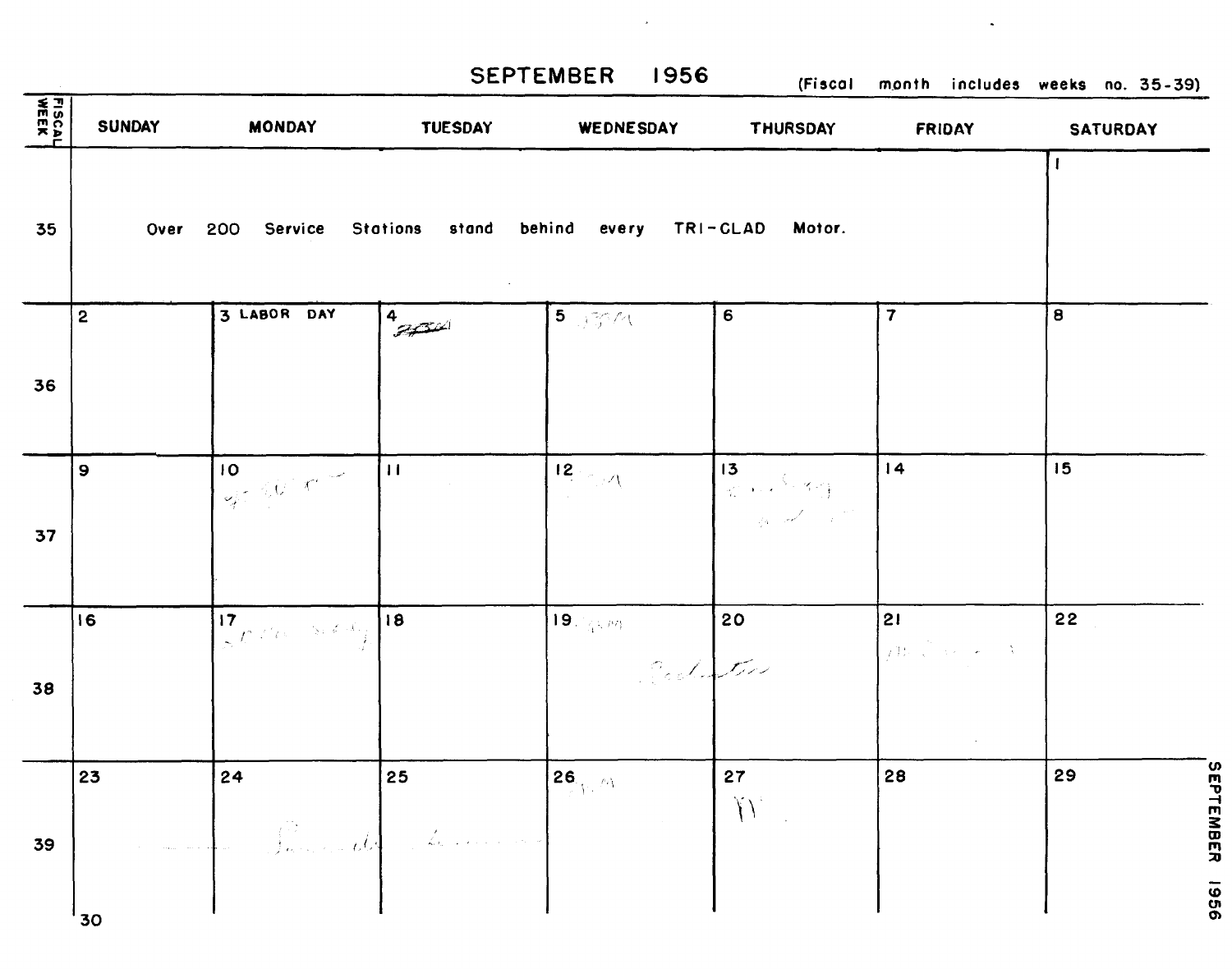$\mathcal{F}_{\mathcal{A}}$ 

 $\mathcal{L}^{\text{max}}_{\text{max}}$  and  $\mathcal{L}^{\text{max}}_{\text{max}}$ 

OCTOBER 1956 (Fiscal month includes weeks no. 40-43)

| <b>FISCAL</b><br>WEEK | <b>SUNDAY</b>   | <b>MONDAY</b>                                | <b>TUESDAY</b>                                                                                                                             | WEDNESDAY                                                             | <b>THURSDAY</b>                                                                                                                                                                                                                                                           | <b>FRIDAY</b>                            | <b>SATURDAY</b>       |
|-----------------------|-----------------|----------------------------------------------|--------------------------------------------------------------------------------------------------------------------------------------------|-----------------------------------------------------------------------|---------------------------------------------------------------------------------------------------------------------------------------------------------------------------------------------------------------------------------------------------------------------------|------------------------------------------|-----------------------|
| 40                    | <b>SEPT. 30</b> |                                              | $\mathbf{2}$                                                                                                                               | $\frac{3}{4}$ / / / / / / / /                                         | $\begin{array}{ c c }\n\hline\n&\text{f} & \text{f} & \text{f} \\ \hline\n&\text{g} & \text{f} & \text{g} & \text{f} \\ \hline\n&\text{f} & \text{f} & \text{f} & \text{f} \\ \hline\n&\text{f} & \text{f} & \text{f} & \text{f} \\ \hline\n\end{array}$<br>Bratton Lunch | 5                                        | 6                     |
| 41                    | $\overline{7}$  | Eller<br>Elist                               |                                                                                                                                            | $10$ $\beta$ $\gamma$                                                 | $\mathbf{H}$<br>Cleveland<br>Electric Silement                                                                                                                                                                                                                            | <b>15 COLUMBUS</b><br>DAY<br>metals show | 13                    |
| 42                    | $\overline{14}$ | 15 Hawel /2/930                              | - Miller Jan Chang<br>$3:80 - 9:00$                                                                                                        | $17$ $\sqrt{9}$ $\gamma$<br>$3100 - 420$                              | 18<br>$n^{(i)}$ and $n^{(i)}$                                                                                                                                                                                                                                             | 19<br>7: 10. Bent                        | 20                    |
| $\mathcal{G}$<br>43   | 21              | 22 X W<br>7.7.1                              | 23<br>Logue en 29 mars<br>Elfen Luchen<br>$\mathcal{L}^{\mathcal{L}}(x,y) = \mathcal{L}^{\mathcal{L}}(x,y) \mathcal{L}^{\mathcal{L}}(x,y)$ | $\frac{1}{24}$ $\sqrt{3}$<br>PBM there!<br>بالمنسيين<br>$4-5$ Handred | 25<br>Ĵ.                                                                                                                                                                                                                                                                  | 26<br>Reductor                           | 27 Potenticity<br>とにっ |
| $\mathcal{U}$         | 28              | 29<br>Handel<br>Hayso-10,30<br>Mike O'Gredij | 30                                                                                                                                         | $318$ Bm                                                              | Motor<br>Station operation.                                                                                                                                                                                                                                               | Quality<br>vital<br>is                   | Power<br>in i         |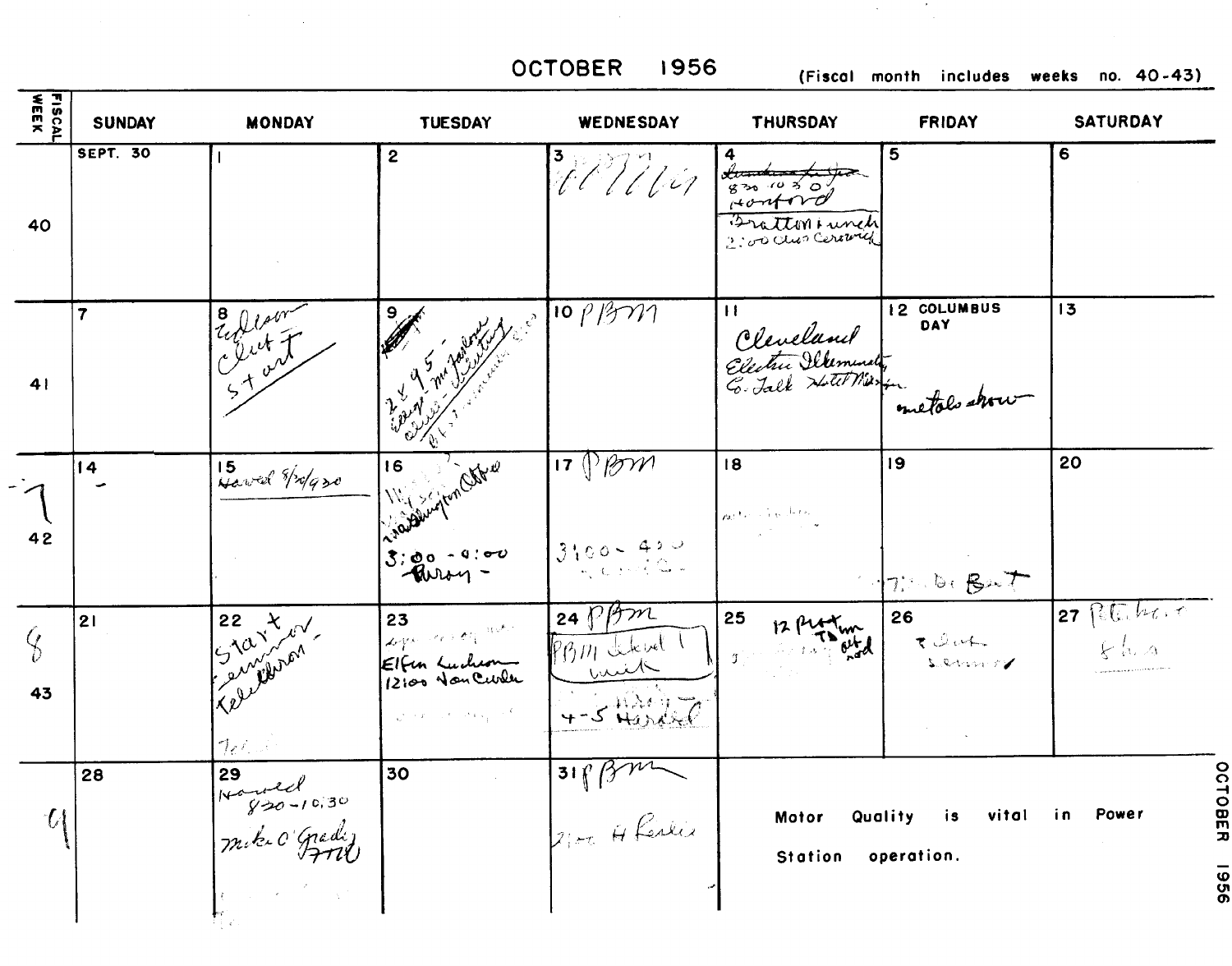**OCTOBER 1956 (Fiscal month includes weeks no. 40-43)** 

 $\frac{1}{2}$ 

| riSCAL<br>₩EEK | <b>SUNDAY</b>   | <b>MONDAY</b>    | <b>TUESDAY</b> | WEDNESDAY | <b>THURSDAY</b>    | <b>FRIDAY</b>                   | <b>SATURDAY</b>         |
|----------------|-----------------|------------------|----------------|-----------|--------------------|---------------------------------|-------------------------|
| 40             | <b>SEPT. 30</b> |                  | $\overline{2}$ | 3         | 4                  | $\overline{\mathbf{5}}$         | $\overline{\mathbf{6}}$ |
| 41             | $\overline{7}$  | Bien L           | $\mathbf{9}$   | 10        | $\mathbf{H}$       | 12 COLUMBUS<br>DAY              | 13                      |
| 42             | $\overline{14}$ | 15               | 16             | 17        | 18                 | 19                              | 20                      |
| 43             | 21              | 22<br>Robinson K | 23             | 24        | 25                 | 26                              | 27                      |
|                | 28              | 29<br>Set dela   | 30             | 31        | Station operation. | Motor Quality is vital in Power | <b>OCTOBER</b><br>9961  |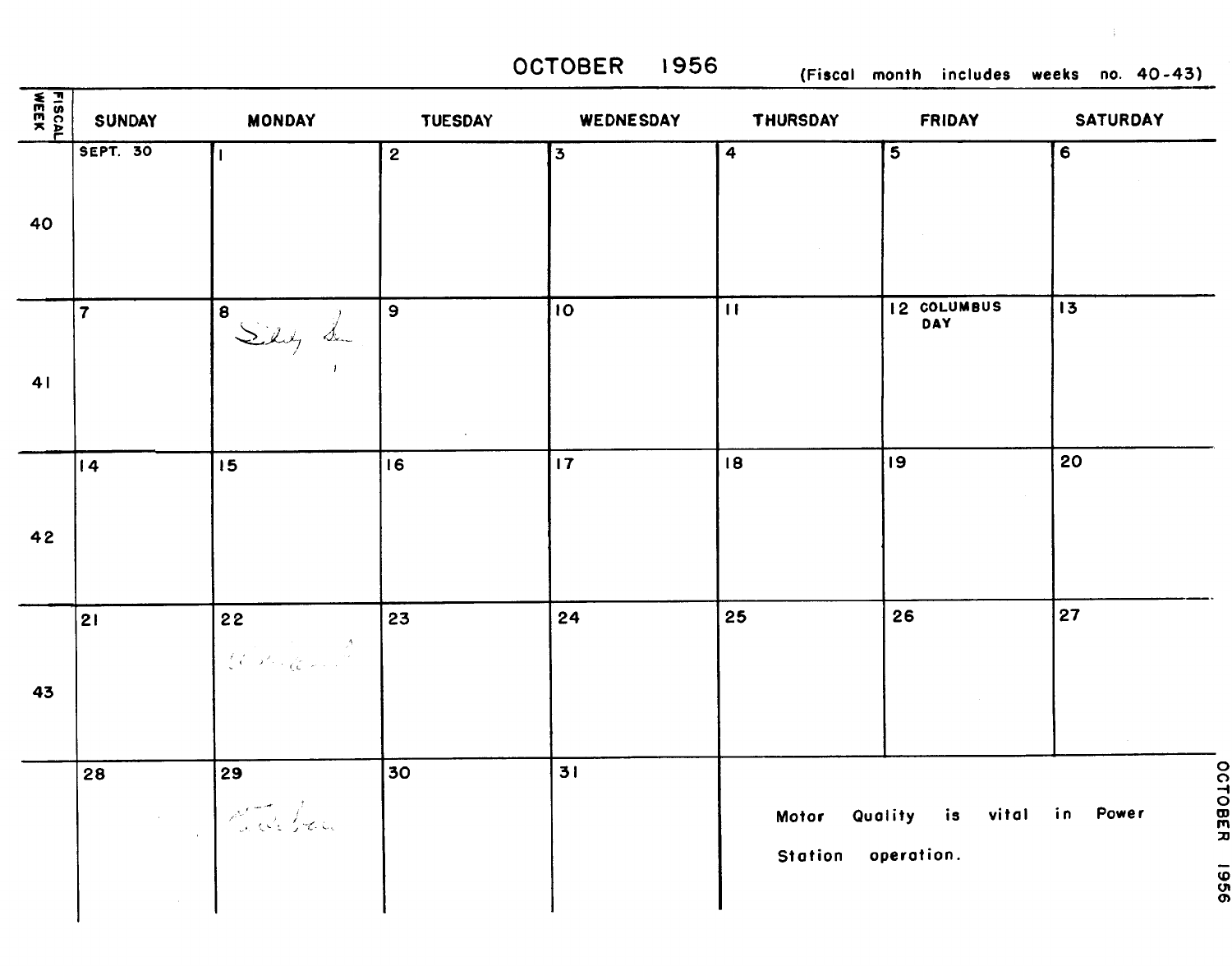**NOVEMBER 1956 (Fiscal month includes weeks no. 44-47)** 

| <b>FISCAL</b>        | <b>SUNDAY</b>        | <b>MONDAY</b>                                           | <b>TUESDAY</b>                        | WEDNESDAY                                                                    | <b>THURSDAY</b>                                                                                                        | <b>FRIDAY</b>                                         | <b>SATURDAY</b>         |
|----------------------|----------------------|---------------------------------------------------------|---------------------------------------|------------------------------------------------------------------------------|------------------------------------------------------------------------------------------------------------------------|-------------------------------------------------------|-------------------------|
| 44                   | TRI-CLAD<br>quantity | 55<br><b>Motors</b><br>from<br>$1 - 30$                 | available<br>are<br>now<br><b>IP.</b> | in.                                                                          | Patrick of the                                                                                                         | $\mathbf{2}$                                          | $\overline{\mathbf{3}}$ |
| 10<br>45             | 4                    | 5<br>2: Dan Barlow -<br>$3:60.417 -$                    | Election 7 prom                       |                                                                              | 8                                                                                                                      | $\mathbf{9}$                                          | 10                      |
| $\frac{1}{2}$<br>46  | $\mathbf{H}$         | 12<br>Ere Semmer<br>あしゃくりょう<br>$\sim 2\gamma_{\rm max}$ | Profferson Sounders 1978              |                                                                              | $\frac{15}{8}$ $\frac{15}{8}$ $\frac{1}{8}$ $\frac{1}{8}$ $\frac{1}{8}$ $\frac{1}{8}$ $\frac{1}{8}$<br>$16\frac{2}{3}$ | 16<br>Sveu<br>$\sim$<br>Volux<br>Centu-l              | 17                      |
| $\ell^{\,\nu}$<br>47 | 18                   | 19                                                      | 20                                    | $\frac{1}{2}$<br>1:30 Halfones<br>2:00 3 mmsn<br>Bill Krany 794<br>wwy Req e | 22 THANKSGIVING                                                                                                        | 23<br>$9$ Dickie<br>$\alpha$ Spring<br>$a$ kidu $t$ = | 24                      |
| 13                   | 25                   | Clement Grand<br>En Se                                  | 27<br>Familien Cel ?                  | $ ^{28}\sqrt[6]{f}$<br>VAMutun                                               | 29 . 20 around                                                                                                         | $30\sqrt{3}$                                          |                         |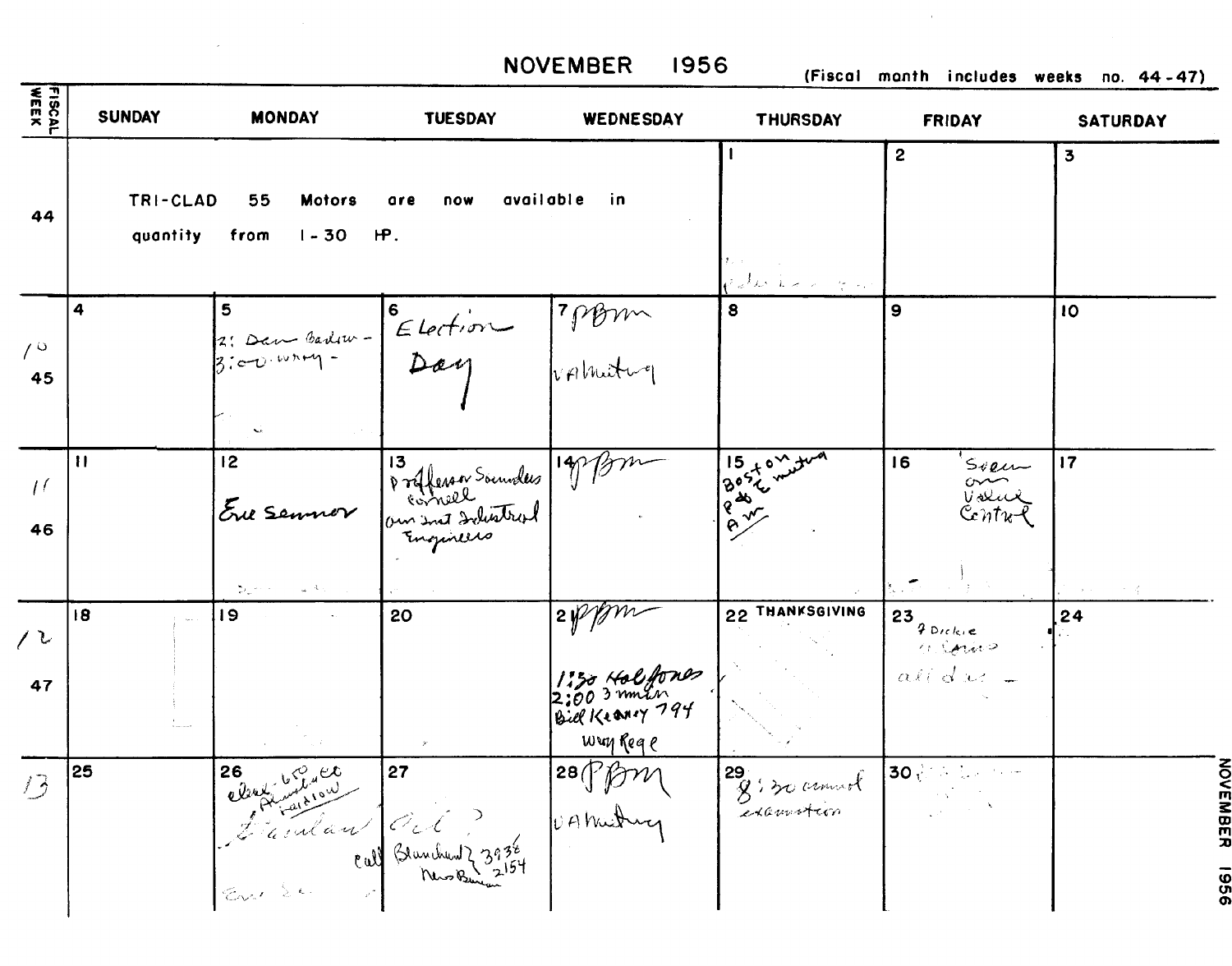**NOVEMBER 1956 (Fiscal month includes weeks no. 44-47)** 

| FISCAL<br>WEEK | <b>SUNDAY</b>             | <b>MONDAY</b>                       | <b>TUESDAY</b>  | WEDNESDAY                        | <b>THURSDAY</b> | <b>FRIDAY</b> | $\cdots$<br><b>SATURDAY</b> |
|----------------|---------------------------|-------------------------------------|-----------------|----------------------------------|-----------------|---------------|-----------------------------|
| 44             | TRI-CLAD<br>quantity from | 55<br><b>Motors</b><br>$1 - 30$ HP. | are<br>now      | available in                     |                 | $\mathbf{2}$  | $\overline{\mathbf{3}}$     |
| 45             | 4                         | 5                                   | $6\phantom{1}$  | $\overline{7}$                   | 8               | 9             | IO                          |
| 46             | $\mathbf{H}$              | $12$ , $3-682$                      | 13 <sub>1</sub> | 14                               | 15              | 16            | 17                          |
| 47             | 18                        | 9 <br>base from                     | 20              | 21<br>$\mathbb{C}^{j \beta   W}$ | 22 THANKSGIVING | 23            | 24                          |
|                | 25                        |                                     | Complete Prince | 28                               | 29              | 30            | NOVEMBER<br>9961            |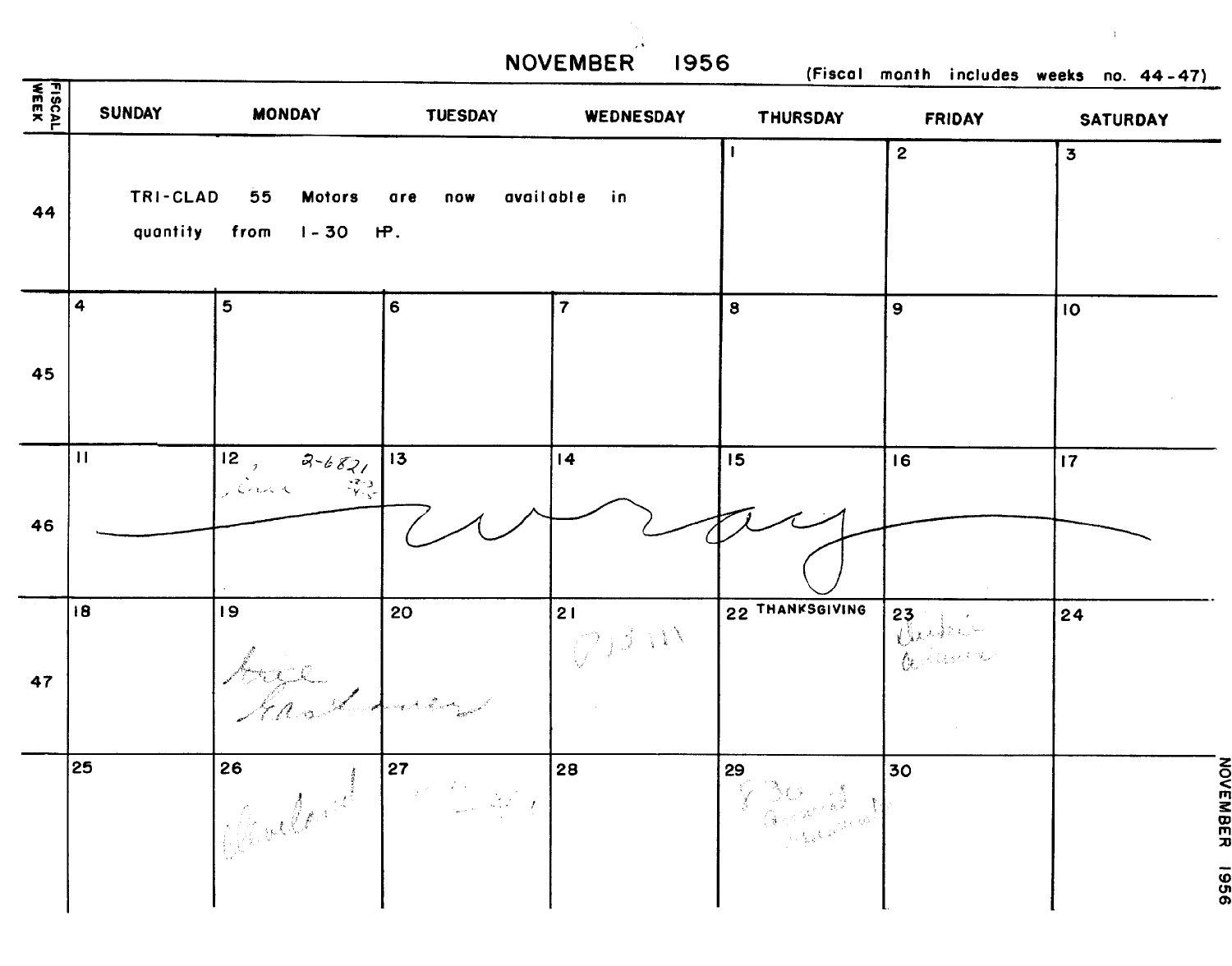|               |               |                                       |                                                    | <b>DECEMBER</b><br>  1956       | (Fiscal         | month includes weeks no. 48-52)                                                                                     |                 |
|---------------|---------------|---------------------------------------|----------------------------------------------------|---------------------------------|-----------------|---------------------------------------------------------------------------------------------------------------------|-----------------|
| <b>FISCAL</b> | <b>SUNDAY</b> | <b>MONDAY</b>                         | <b>TUESDAY</b>                                     | WEDNESDAY                       | <b>THURSDAY</b> | <b>FRIDAY</b>                                                                                                       | <b>SATURDAY</b> |
| 48            |               |                                       | TRI-CLAD 55 Motors - now, setting new Standards of |                                 | Performance.    |                                                                                                                     |                 |
| 49            | 2             | 3 M<br>Em <sup>12 N</sup><br>Emericas | 4                                                  | $5$ posin                       | $6 -$           | 6<br>$10-12 - 10-4$<br>$10-12 - 10-4$<br>$10-12 - 10-4$<br>$10-4$<br>$10-4$<br>$10-4$<br>$10-4$<br>$10-4$<br>$10-4$ | 8               |
| 50            | 9             | 10                                    |                                                    | "mestury ?" 12 MM 13 et brolift |                 | 14 Tours 15                                                                                                         |                 |
| 51            | 16            | at vinson                             | 18                                                 | 19(<br><b>by way</b>            |                 | $\begin{array}{ l l }\n\hline\n0 & 0 & 21 \\ \hline\n0 & 0 & 0 \\ 0 & 0 & 0\n\end{array}$                           | 22              |
| 52            | 23            | 24                                    | 25 CHRISTMAS                                       | 26 Mars 2017                    | 27              | 28                                                                                                                  | 29<br>π<br>DER  |
|               | 30            | 31                                    |                                                    |                                 |                 | Lec Frt 4619                                                                                                        |                 |

 $\mathcal{L}(\mathcal{A})$ 

 $\sim 10$ 

 $\langle \rangle$ 

 $\sim$   $\sim$